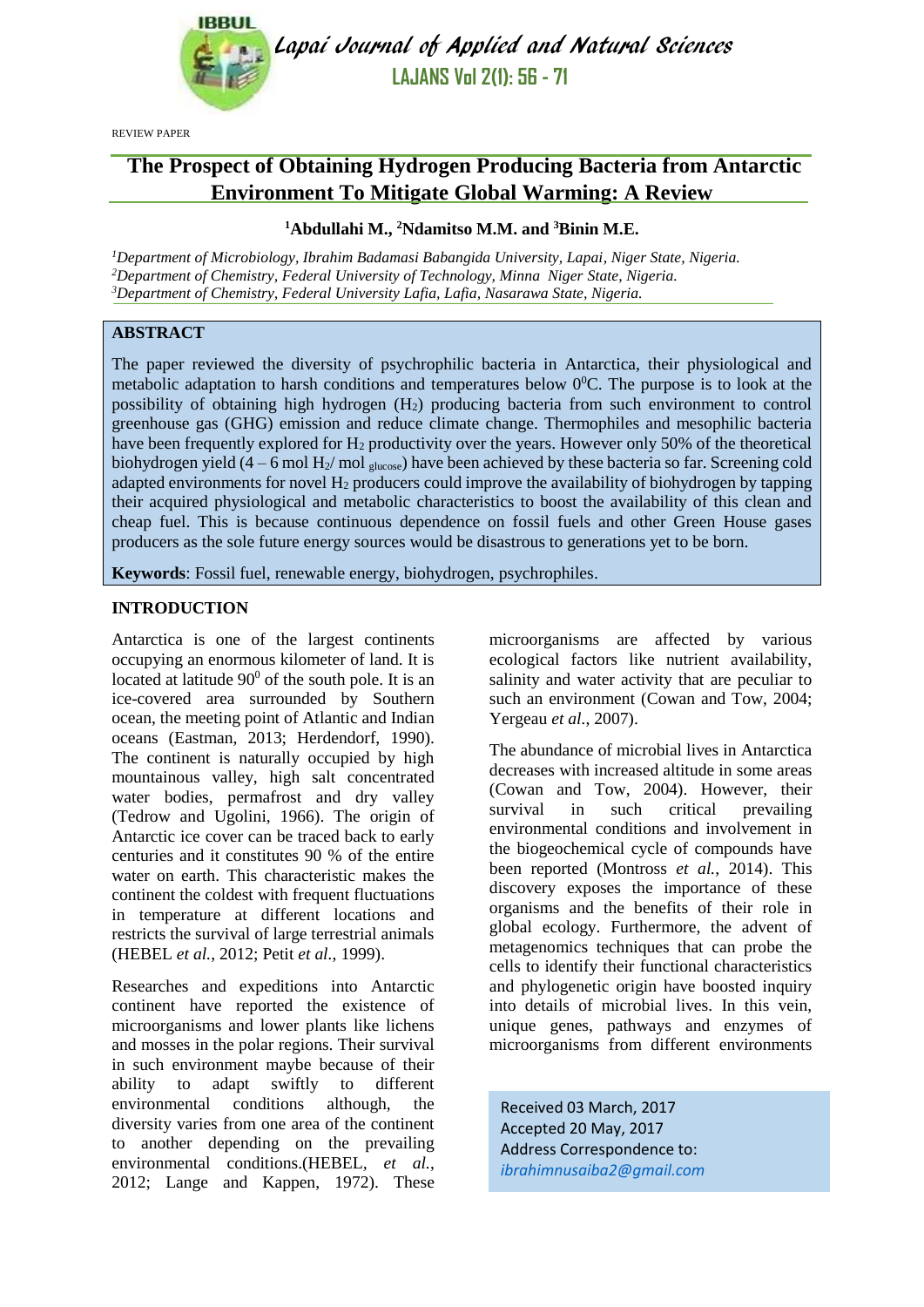have been successfully explored and studied [\(Bastida](#page-10-0) *et al.*, 2014[; Tseng and Tang, 2014\)](#page-14-2).

Metagenomics have discovered a large number of noncultured bacteria from Antarctica [\(Handelsman, 2004;](#page-12-3) [Neelakanta and Sultana,](#page-13-2)  [2013\)](#page-13-2). Non-cultivability denotes their viability in temperature below zero degree Celsius without multiplication due to prevailing environmental conditions. For this reason, several potentials of Antarctic microorganisms that remain untapped for a long time have been revealed. Details of their bioactive compounds and enzymes synthesis that can solve health, industrial and environmental problems have been discovered [\(Bhadury and Wright, 2004;](#page-11-2) [Hentschel](#page-12-4) *et al.*, 2001).

The discovery of fossil fuel and its long-time use as a source of energy have immensely transformed the lifestyle of mankind over time. It has been the source of powering automobile machines for transportation and industrial activities for the provision of goods and services. Therefore, it has made human endeavours much easier than what it was in the early days. But the emission of heavy radiations and Greenhouse gases to the atmosphere by burning off the fossil fuels has continued to increase over decades. The accumulation of such pollutants in the atmosphere over time have negatively impacted the global climate by significantly raising the temperature of the earth beyond expectation (Alexander *et al*., 2013; [Jamelske](#page-12-5) *et al.*, 2015).

For example, the initial discovery and usage of fossil fuel witnessed  $3\times10^6$  metric tons of CO<sub>2</sub> emission and the advent of industrialization has increased the emission due to increased consumption of fossil fuel. However, of the 250  $\times$  10<sup>9</sup> tons of CO<sub>2</sub> emitted between 1751 and 1985, twenty-five percent emission was in 1950, fifty percent in 1973 and seventy-five percent in 1985 [\(Andres](#page-10-1) *et al.*, 1999). This trend continued at a geometric progression into the late  $20<sup>th</sup>$  century and even the  $21<sup>st</sup>$  century.

Over the years, increase in energy demand and population explosion, industrialization, and advances in technology have consequently increased mining and burning of fossil fuel leading to accumulation of radiations and GHG in the atmosphere. Climatic changes have been studied through decades of studies and observations on the effects of GHG on the

earth's temperature and the environment in general. These situations have unraveled the need for urgent attention to stop further effects and future problems (Abas *et al.*[, 2015\)](#page-10-2).

Researchers have also projected that the future energy consumption will continue to increase with fifty-two percent  $CO<sub>2</sub>$  emission in 2040 [\(EIA, 2013\)](#page-11-3). This, in effect, would double the earth's temperature compared to the situation in 2005 [\(Capellán-Pérez](#page-11-4) *et al.*, 2014). The implication of such increase in temperature would further increase human health problems, insect-borne diseases, loss of biodiversity, flood and drought that have already been observed in different parts of the world [\(Greenstone and Looney, 2011\)](#page-12-6). The environmental impact of long-time global energy monopoly and finiteness of fossil fuel have necessitated the interest in diversifying energy source in order to save the earth from future disasters (Abas*, et al.*[, 2015;](#page-10-2) Rai *[et al.](#page-14-3)*, [2014\)](#page-14-3).

"*Some of the challenges in meeting future energy needs and addressing climate change will need to be met through the development of bioenergy. The power and diversity of microbial metabolism, coupled with metabolic engineering and synthetic biology, can be used to produce a panoply of different biofuels from a variety of the possible substrate.*" (Zannoni and De Philippis, 2014)

The movement from subsistence to mechanized farming has increased food production and processing of such products generates enormous wastes and biomass that can serve as microbial substrates for degradation into energy. Therefore, the diversity of substrates that can be acted upon by microbes has increased the chances of obtaining other sources of energy which may reduce dependence on fossil fuel [\(Anselmo Filho and](#page-10-3)  [Badr, 2004;](#page-10-3) Parfitt *et al.*[, 2010\)](#page-13-3). For example, global estimates have shown that agriculture alone produces 10-50 billion tons of lignocellulosic biomass from processing crop plants produced annually [\(Agbor](#page-10-4) *et al.*, 2014). This enormous amount of waste can be transformed into wealth by conversion to hydrogen through microbial fermentation.

The energy density of hydrogen is 122kj/g which is 2.75 times greater than fossil fuels. This characteristic and the release of water as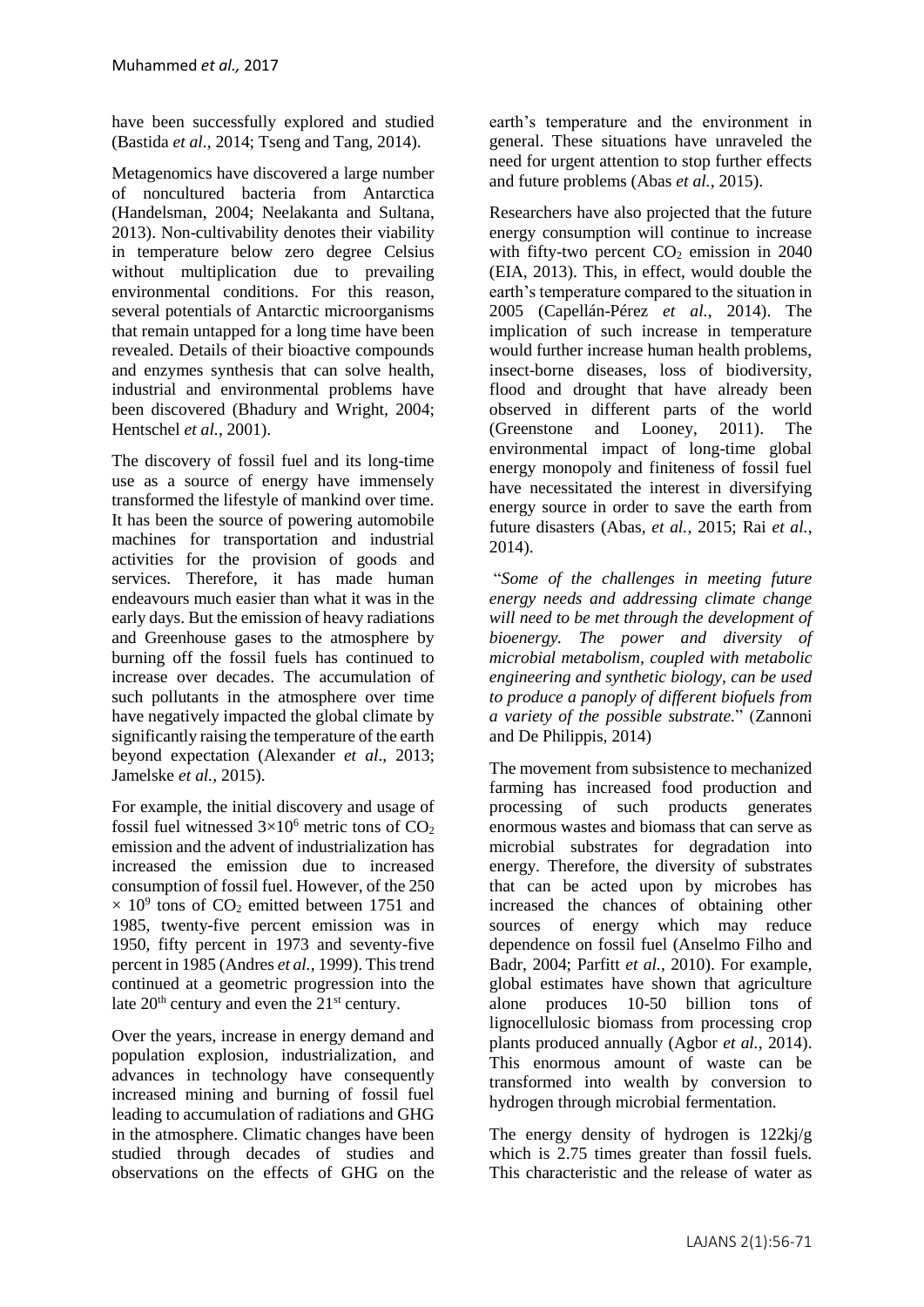by product of combustion makes hydrogen the suitable alternative to fossil fuels (Alvarado-Cuevas *et al.,* 2013; Debowski *et al.,* 2014; Laocharoen *et al*., 2014). In addition, it can be used as fuel for vehicles and aircrafts, electricity generation and upgrading crude oils to reduce GHG emission [\(Singh](http://www.sciencedirect.com/science/article/pii/S1364032115006127) *et al.,* 2015; Karapinar and Fikret, 2006). Large proportion of available hydrogen worldwide are products of fossil fuels refining, which are expensive and hazardous processeses due to high combustion energy required and emission of heavy radiations at the end of the day (Alvarado-Cuevas *et al.,* 2013; Cheng *et al.,* 2015).

Several microbial fermentation techniques have been used for hydrogen production and these methods include; dark fermentation, photo fermentation, a combination of dark and photo fermentation which employ the use of different species of thermophilic and mesophilic bacteria. Despite the effort, only 50% of the theoretical biohydrogen yield  $(4 - 6$ mol  $H<sub>2</sub>/$  mol glucose) have been achieved so far. However, this challenges of low productivity and yield have prevented putting climate changes under control due to the fact that the rate of biohydrogen production cannot commensurate with the existing hazardous sources of energy [\(Kobayashi](#page-12-7) *et al.*, 2011; [Özgür and Peksel,](#page-13-4)  [2013;](#page-13-4) Zhao *et al.*[, 2011\)](#page-15-0).

The need for the production of sustainable hydrogen as a source of energy can be improved by intensifying research effort into the isolation of bacteria from psychrophilic environments. The acquired functional and physiological characteristics from their harsh environments makes then better candidates for industrial production processes. Such efforts would augment the productivity of thermophiles and mesophiles and increase hydrogen availability. This work is necessitated by the absence of research attention to psychrophiles in terms of hydrogen production in an attempt to bridge global warming [\(Alvarado-Cuevas](#page-10-5) *et al.*, [2014\)](#page-10-5).

This paper, therefore, intends to review the diversity of microorganisms in Antarctica, their physiological and metabolic functions and the possibility of getting high hydrogen producing bacteria to mitigate  $CO<sub>2</sub>$  emission.

# **Diversity of Microorganisms in Antarctica**

The last two decades have experienced an increase in the exploration of Antarctic habitats to understand the role and importance of the microbial communities inhabiting them. Experimental reports have revealed the abundance of microorganisms in different parts of these habitats with its soil alone containing up to  $10^9$  cells  $g^{-1}$  [\(Bajerski and Wagner, 2013\)](#page-10-6).

The advent and use of various metagenomic techniques in the search for microorganisms have improved and uplifted understanding of the characteristics of Antarctic bacteria. They have also revealed novel organisms of industrial importance and their biocatalytic products. These techniques have doubled the number of bacteria species through phylogenetic analysis of 16S rRNA of samples collected from oceans, soil, lakes and marine environments [\(Neelakanta and Sultana, 2013\)](#page-13-2).

Neiderberger *et al.* (2015) investigated microbial communities in the Antarctic soil. Substantial numbers of *Cyanobacteria* species were isolated from moist soil while the dry land gave more of *Acidobacteria, Actinobacteria, Deinococcus, Bacteroides, Firmicutes* and *Nitrospora*. The constant wetting of the soil and the abundance of chlorophyll-A were observed to be the reasons behind the presence of photosynthetic bacteria in the wet soil which were more than those in the dry soil. This result demonstrated the importance of water and light to the survival of photosynthetic bacteria.

The research work of Archer *et al.* (2014) examined the bacteria communities in Antarctic ponds. This gave another clue to the diversity of microorganisms in that environment. Distinct bacteria species were found in different levels depending on the depth of the water body. However, the surface samples showed more of *Bacteroides* while *Proteobacteria* were in abundance in the inner depth of the water. The presence of salt tolerant species like Cyanobacteria was observed due to high salt concentration in the medium.

Diverse bacterial species in Antarctic terrestrial environment were also reported by the research work of Lars *et al*., (2014). Though, the soil was deficient in carbon and nitrogen sources, it was reported that NaCl concentration and pH were the factors that determined the distribution of the microorganisms in that habitat. In their report, salt concentrated areas with low pH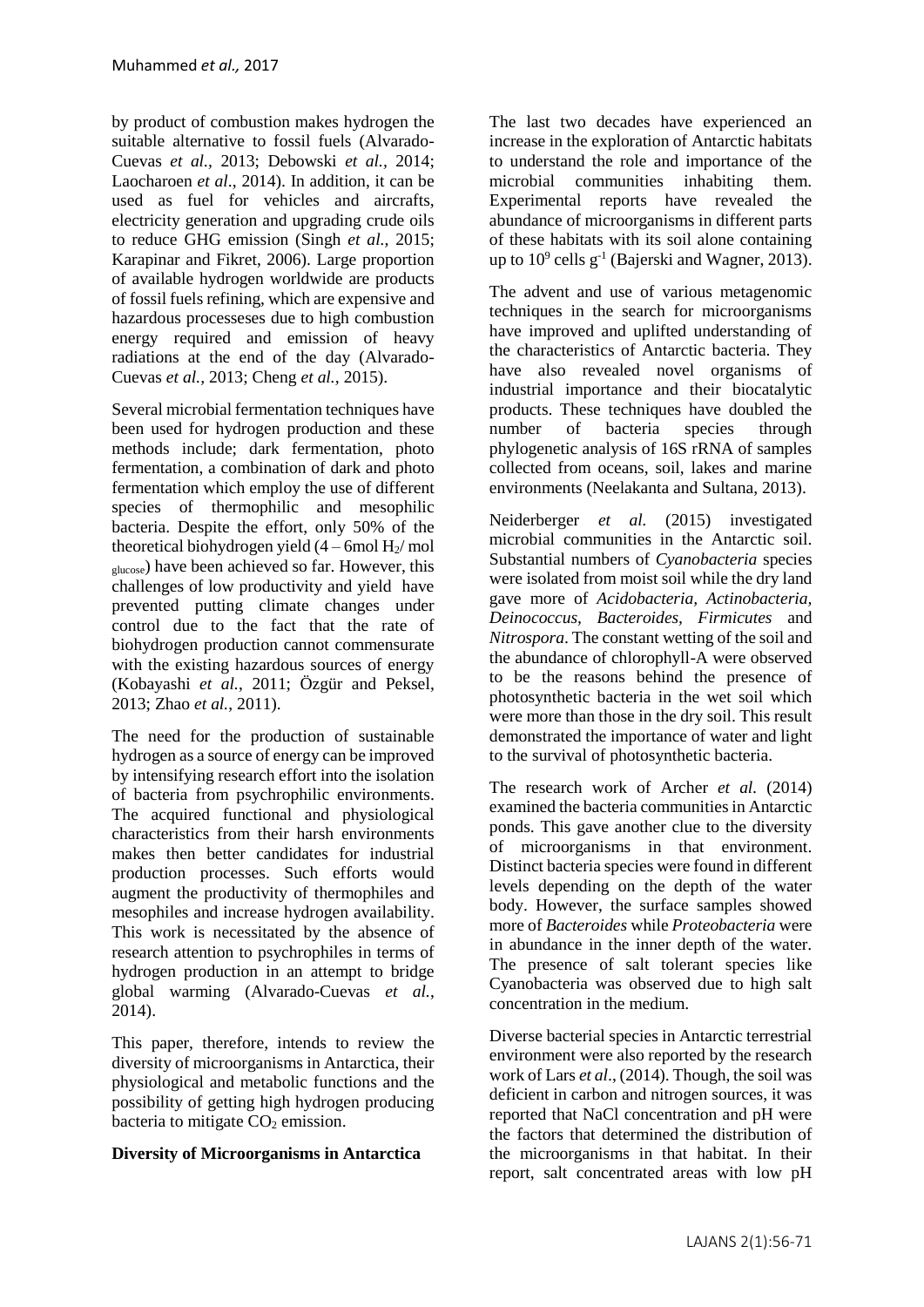values were dominated by *Actinobacteria, Bacteroidetes,* and *Proteobacteria*.

The study of environmental factors that affect the diversity of microorganisms in the permafrost was investigated by [Bakermans](#page-10-7) *et al.* [\(2014\)](#page-10-7). Despite the fact that it is hard to sample microorganisms from this area, it was reported that 10<sup>3</sup> viable cells of *Acidobacteria* and *Gemmatomonades* were isolated from one gramme of the soil between the temperature range of  $-5^{\circ}$ C and  $15^{\circ}$ C in the laboratory. The survival of these psychrophiles at such critical temperature conditions was due to alteration of their genetic make up which transform and confer them with protective abilities.

Furthermore, Bottos *et al.* (2014) focused on the diversity of airborne bacteria in the desert soil of Antarctica. Using the molecular technique, *Bacillus* and *Clostridium* were seen in the aerosol while *Actinobacteria* was found in the ground sample. Few colonies of *Bacteroides, Cyanobacteria* and *Acidobacteria* were also found in the soil. The aerosol species was found to have originated from the same environment due to the fact that they did not share a genetic resemblance with other species elsewhere.

In a similar work, Vasileva-Tonkova *et al.* (2014) studied the diversity of bacteria in terrestrial soil of Antarctic environment using both the old culture and the new metagenomic techniques. Two different groups of bacteria with distinct optimum growth temperature were observed. Among the 11 species isolated, the psychrophiles showed optimum growth temperature from  $4^0$  C to  $30^0$  C whereas psychrotolerant species grew best at optimum range of 15<sup>0</sup>C and 30<sup>0</sup>C. The obtained bacteria species were *Pseudomonas, Steriohophomomas, Brevundimonas, Sporosarcina, Microbacterium* which were found to be tolerant to high salt (NaCl) concentrations as high as 0.3-3.5 %.

In addition, Ayala-del-Río *et al.* (2010) analyzed the metabolic capacity of *Psychrobacter arcticus* isolated from permafrost as cold as  $-10^0$  C. Reduced metabolic reactions and transport of nutrients across the cell surfaces were observed. It was also reported that the bacteria re-strategised to survive the low temperature by synthesizing membrane factors that favoured the metabolism of acetate as the only available food source. It therefore, meant that the bacteria shifted to a different pathway apart from glycolysis to be able to break down the new carbon source for energy. Secondly, fatty acids and waxes were produced by the bacteria for protection against frequent freeze-thaw.

Furthermore, Fan *et al.* (2013) examined bacteria community in three different soil samples of Antarctic island by culturing the isolates using the traditional and metagenomic techniques. The genetic origin of 70 species was traced to their ancestors in the cold environment. However, the species observed were facultative aerobes that included *Actinobacteria, Bacteroidetes, Firmicutes, Gammaproteobacteria and Betaproteobacteria*  that had optimum growth between  $5^0$ C and  $15^0$ C. Microscopic analysis revealed rod and cocci shaped bacteria although the sequence identity of most isolates was not fully achieved; a problem associated with the accuracy of the machine used.

The research effort of Ganzert *et al.* (2014) in unveiling bacteria diversity in permafrost with pyrosequencing technique found 82 different groups belonging to *Actinobacteria, Proteobacteria, Verrucomicrobia, Bacteroidetes, Chloroflexi* and *Chlorosis*. These bacteria were reported to have survived acidic medium of pH 6. The findings were in agreement with those of Archer *et al.*[, \(2014\)](#page-10-8), [Bakermans](#page-10-7) *et al.*, (2014) and [Ganzert](#page-11-5) *et al.*, [\(2014\)](#page-11-5). Halophiles were also found and it was suggested that permafrost soil is a potential source of bacteria of industrial importance.

Another research investigated the influence of surface organic matter on the availability of bacteria in an Antarctic Ocean [\(Jamieson](#page-12-8) *et al.*, [2013\)](#page-12-8). Culture and molecular methods used in the research exposed one-third of the bacteria species common to the different parts of the ocean. The number of phyla was more in sediments while species diversity was higher in water with *Proteobacteria* being the most in number. The work revealed the importance and role of substrate availability in the distribution of bacteria in a marine habitat.

In general, the above literature review showed bacteria diversity in different parts of Antarctic habitats revealing that prevailing environmental factors faced by microorganisms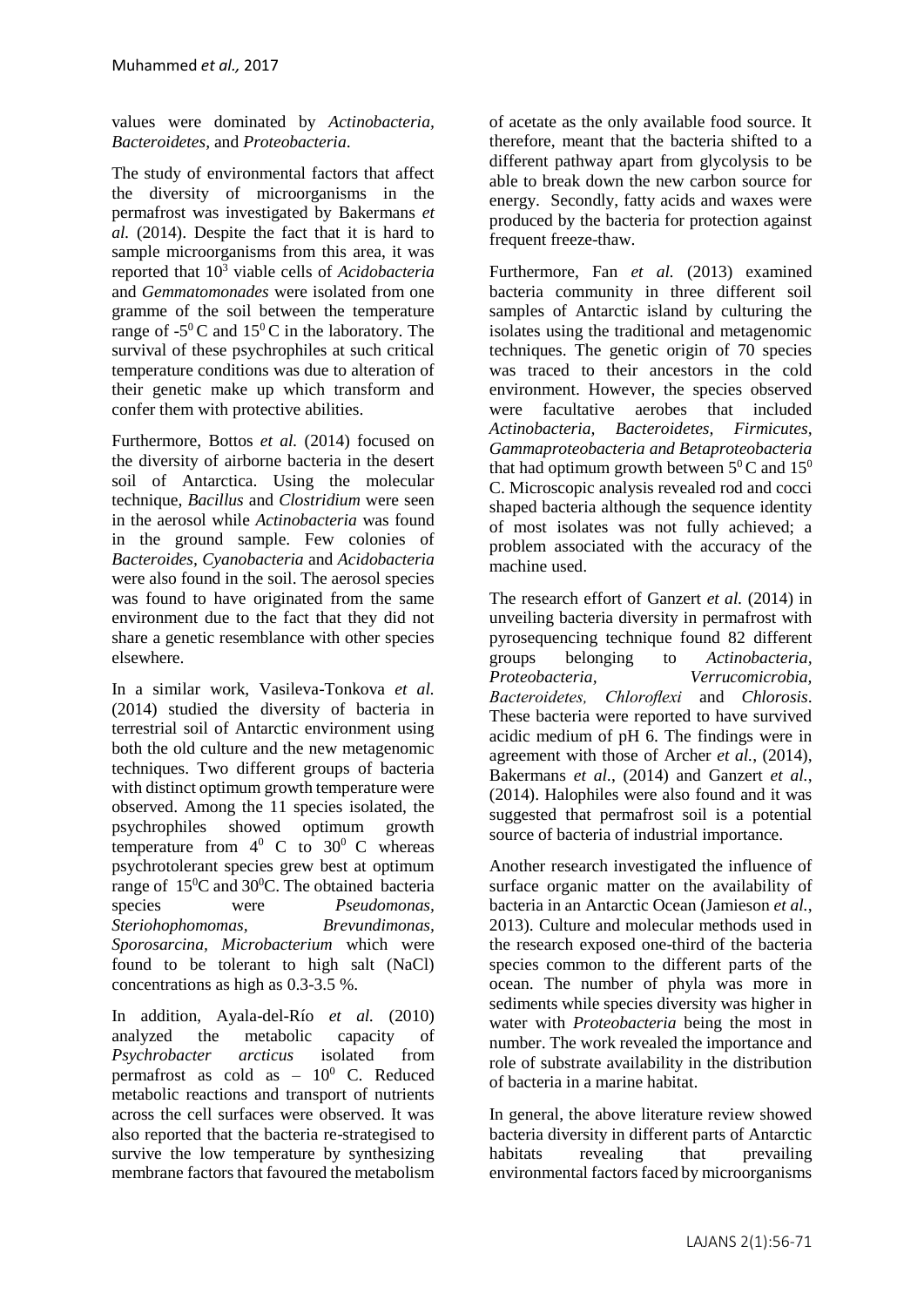differ from one environment to another. This, in turn, determines the available microbial species in them. The survival of these bacteria and their adaptation to harsh conditions suggests their acquisition of some genetic, metabolic and physiological characteristics for survival in their environments.

Since it has been established that cold-adapted microorganisms have continuously been a source of novel materials for drugs development, it could also be infered that this region could be an important source of hydrogen producing bacteria for sustainable energy production. This is because, the unique physiological properties of their environment (pH, pressure, temperature, osmolarity) and uncommon functional metabolic properties result in the production of bioactive substances different from those of thermophiles and mesophiles. The commitment of such novel microorganisms into  $H_2$  production will further improve the present slow rate of productivity since these unique properties make them more stable in different environments and industrial applications. Although Antarctica has been a host of these novel bacteria and the advances in metagenomic techniques have improved the search for them, it is believed that the

environment still contains relatively large number of untapped reservoir of mcroorganisms with marvelous bioactivity.

**Table 1** displays novel bacteria isolated from different parts of Antarctic terrestrial environment with optimum growth temperature ranges. With the differences in the prevailing atmospheric conditions of the various places, these microorganisms were able to thrive in those environments and take part in the transformation of nutrients and elements within the immediate community. The heterogeneity of the population in the environment was due to the abundance of organic matter. Most of these isolates appear to be psychrotolerant with optimum growth at temperatures between 5 and  $30^0$  C which means they are facultative organisms that can grow in mesophilic environments. For this reason, their physiological and biochemical characteristics can be tapped for the benefit of our environment. The abundance of novel bacteria in Antarctica is evident because few among the diverse isolates were identifiable in the laboratory (Kirby*, et al.*[, 2011\)](#page-12-9).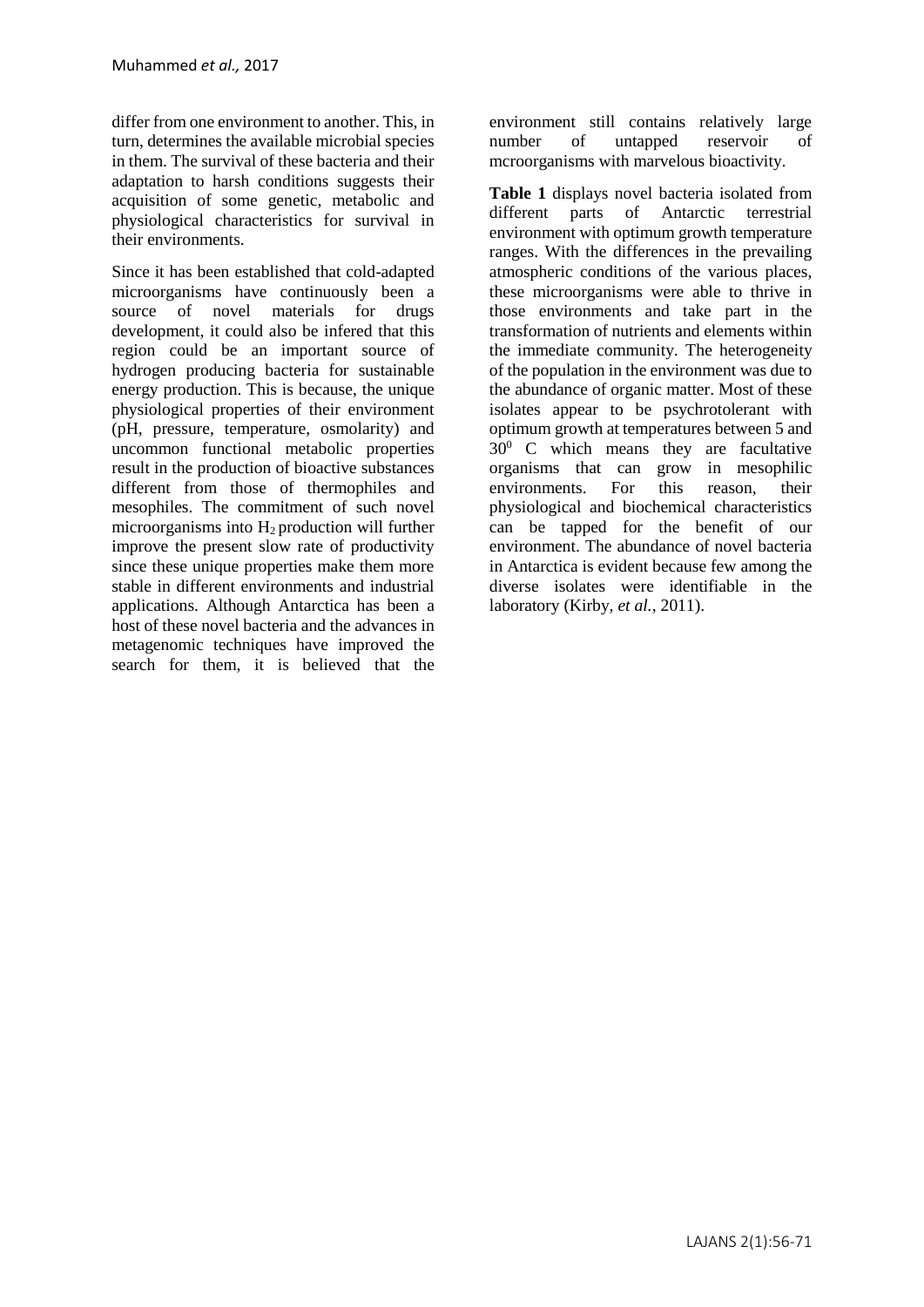| <b>Microbial Species</b>            | Taxonomic<br>Affiliation | Source                                                          | Growth<br>Range $(^0c)$ | Year |
|-------------------------------------|--------------------------|-----------------------------------------------------------------|-------------------------|------|
| Brevibacillus levickii              | Actinobacteria           | soil,<br>Geothermal<br>Mt<br>Melbourne                          | $15 - 55$               | 2005 |
| Cryobacterium<br>psychrophilum      | Actinobacteria           | Antarctic soil                                                  | < 18                    | 1997 |
| Friedmaniella<br>antarctica         | Actinobacteria           | Sandstone,<br>McMurdo<br>Dry<br>Valleys                         | 18-25                   | 1997 |
| Micromonospora<br>endolithica       | Actinobacteria           | Sandstone,<br>McMurdo<br>Dry<br><b>Valleys Mountains</b>        | 8-39                    | 2004 |
| Modestobacta<br>multiseptatus       | Actinobacteria           | Soil asgard Range,<br><b>Trans</b><br>Antarctic mountains       | $0 - 28$                | 2000 |
| Pseudonocardia<br>antarctica        | Actinobacteria           | Cyanobacterial<br>mat,<br><b>McMurdo Valleys</b>                | $7 - 38$                | 2004 |
| <b>Streptomyces</b><br>hypolithicus | Actinobacteria           | Hypolothic<br>community,<br><b>Miers Valley</b>                 | $22 - 30$               | 2009 |
| Aequorivita<br>sublithincola        | <b>Bacteroides</b>       | Quartz rock                                                     | $2 - 25$                | 2002 |
| Flavobacterium<br>antarcticum       | <b>Bacteroides</b>       | Penguin habitat, King George<br>Island                          | $5 - 24$                | 2005 |
| Flavobacterium<br>segetis           | <b>Bacteroides</b>       | Penguin habitat, King George<br>Island                          | $5 - 21$                | 2006 |
| Flavobacterium<br>weaverense        | <b>Bacteroides</b>       | Soil, weaver Peninsula                                          | $5-19$                  | 2006 |
| Sejongia antarctica                 | <b>Bacteroides</b>       | Penguin habitat, King George<br>Island                          | $4 - 28$                | 2005 |
| Sejongia jeonii                     | <b>Bacteroides</b>       | Moss sample, King George<br>Island                              | $4 - 31$                | 2005 |
| Alicyclobacillus<br>pohliae         | Firmicutes               | Geothermal<br>Mt<br>soil,<br>Melbourne                          | $42 - 60$               | 2008 |
| Areuniliballus<br>terranovensis     | Firmicutes               | Geothermal<br>Mt<br>soil,<br>Melbourne                          | $20 - 55$               | 2005 |
| Sporosarcina<br>antarctica          | Firmicutes               | Soil, King George Island                                        | $0 - 23$                | 2008 |
| Pseudoalteromonas<br>antarctica     |                          | y-Proteobacteria Mud, Admiralty Bay, King 4-30<br>George Island |                         | 1997 |
|                                     | γ-Proteobacteria         | South Shetland Island                                           | $4 - 30$                | 2007 |
|                                     |                          | Penguin                                                         | 18-22                   | 1996 |
| Psychrobacter<br>frigidicola        | γ-Proteobacteria         | colony,<br>Vestfold<br>Hills                                    |                         |      |
| Psychrobacter<br>urativorans        | γ-Proteobacteria         | Vestfold<br>Penguin<br>colony,<br>Hills                         | $10-25$                 | 1996 |

Source: Kirby *et al.* (2011)

# **Metabolic Mechanisms of Bacteria Adapted to Cold Temperature**

It is discovered that the exposure of microorganisms to cold-temperature environments has transformed their cytoplasmic membranes as well as enzymatic functions because of the prevailing unfavorable conditions. This condition changes the growth status of the individual species to a static stage in which the bacteria respire without multiplication [\(De Maayer](#page-11-6) *et al.*, 2014). The consequences of such growth are a blockage of fluids and waste passages coupled with abnormal biochemical functions [\(Goodchild](#page-11-7) *et al.*[, 2004;](#page-11-7) [Ratkowsky](#page-14-4) *et al.*, 2005). Therefore, long time exposure of both psychrophilic and psychrotolerant bacteria to cold environments confers on them certain acquired characteristics and adaptations. However, some of the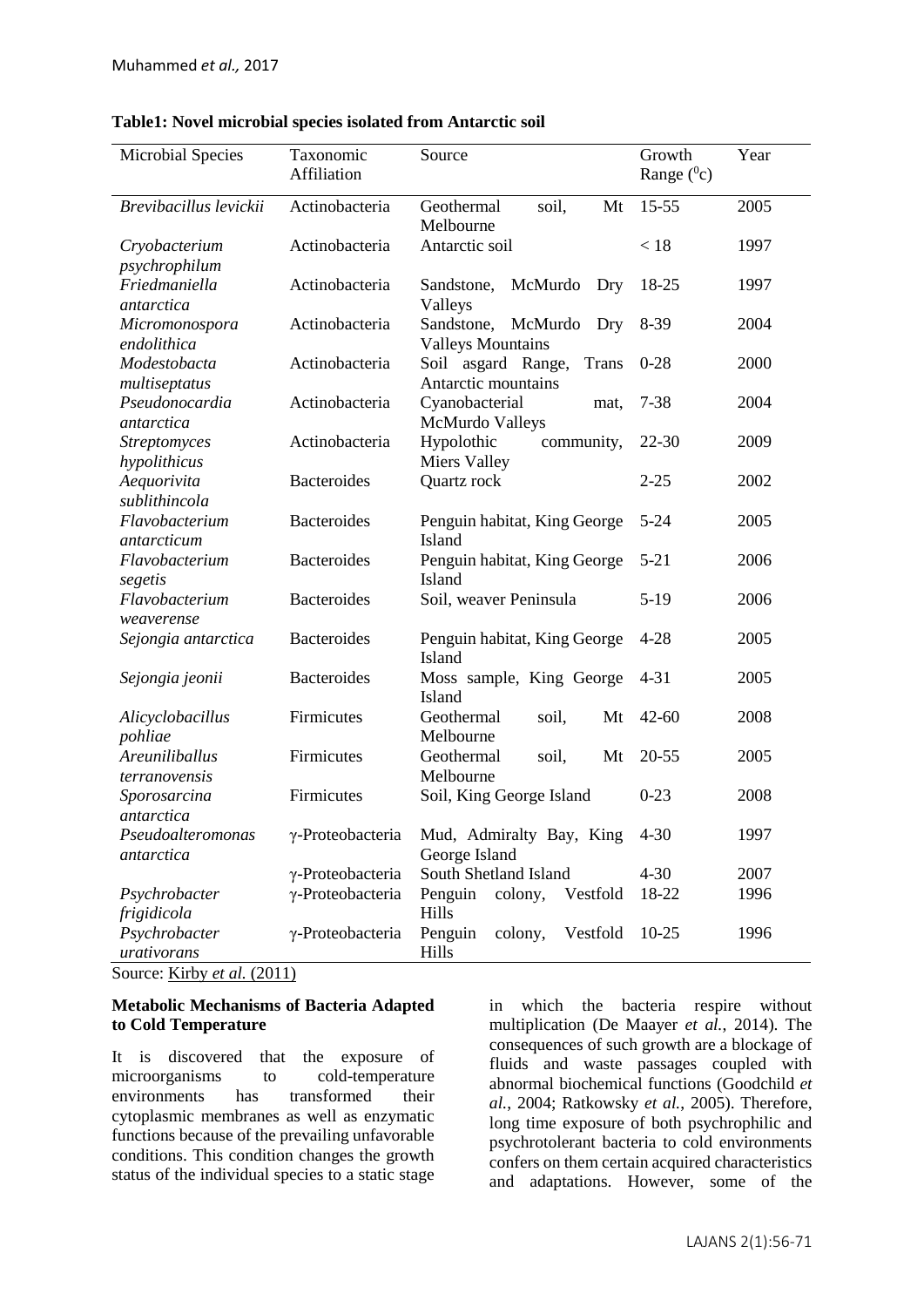challenges faced by these microorganisms in these environments and the mechanisms they use to overcome them are discussed below

### **Disruption of normal fluid flow across the membrane**

Cold temperature habitat triggers the formation of saturated fatty acid in the cell membranes in the bit to protect the organelles from freezethaw effects. This development coagulates the fatty acids against the membrane pores thereby blocking and slowing down the rate of movement of dissolved food substances and fluid across the membrane. This factor also lowers metabolic activity of the organism. However, to cushion such effects in order to enhance the free flow of fluids and food substances, psychrophiles synthesize saturated fatty acids with short and branched acyl chains which insulate the cell organelles from the effects of freeze-thaw hence, creating an enabling environment for the cellular exchange of materials [\(Chattopadhyay, 2006;](#page-11-8) [D'Amico](#page-11-9) *et al.*[, 2006\)](#page-11-9).

### **Disruption of transcription and translation processes**

From the basic knowledge of enzymology, it is known that enzyme activity is lowered at low temperature due to lowering of the activation energy which consequently affects the metabolic functions of the cells. This effect interferes with normal transcription and translation mechanisms which serve as means for exchange of ions and molecules within the cells and between cells and their environment. However, these bacteria by-pass such hindrances by increasing the secretion of RNA polymerase, elongation factors and peptidyl proteins to maintain their catalytic activities [\(Chattopadhyay, 2006\)](#page-11-8).

Changing their nutritional requirements is another mechanism used by the organisms to cushion such effects in order to survive adverse conditions. The reason is that low-temperature limits the availability and the rate at which organisms can access food substances [\(Bakermans](#page-10-9) *et al.*, 2012). They also change metabolic pathways used in degrading substrates to be able to metabolize the available nutrient. Since the prevailing environmental factors makes it difficult to degrade carbohydrate at low temperature values, microorganisms in these environments tend to modify synthesis mechanisms from the expression of genes for a glycolytic pathway to that of the available substrate. For example, *Pseudomonas articus*, a psychrophile that is isolated from permafrost soil survives the temperature of  $-10^0$  C by metabolizing acetate that is easily accessible in that environment. Other substrates that could be metabolised at low temperatures include proline, tryptophan and methionine which can easily move across the membrane [\(Ayala-del-Río](#page-10-10)*, et al.*, 2010; [Bergholz](#page-11-10) *et al.*, 2009). These substrates also help to energize the cellular mechanism to produce cold-shock proteins that prepares and familiarize the microbial cells against the harsh environment. In addition, Bergholz*, et al.* (2009) and Ponder et al. (2005) reported that acetate as a microbial nutrient at low temperatures enhances unsaturation of membrane fatty acids and exopolysaccharides which invariably clears the friction in membrane pores and allow free movement of fluids.

Finally, cold-adapted microorganisms have adopted different physiological and metabolic mechanisms for their survival and these adaptations could be genetic or acquired. These generally transform the movement of metabolites within and outside the organisms, enhance transcription and translation processes, protein synthesis, freeze-thaw protection and fatty acid metabolism which better their chances of survival in harsh environments. These changes brought about by these adaptations diversify and stabilize the functional capabilities of these organisms which make them better candidates for industrial application. This acquired stability, in general, can improve hydrogen production by psychrophiles than mesophiles and thermophiles especially when  $H_2$  producing species are obtained from cold environments.

#### **Hydrogen Production Abilities of Different Bacterial Species**

Hydrogen is a renewable energy source that is produced through microbial fermentation/conversion of organic/inorganic substances. For organic materials, different substrates such as lignocellulosic biomass and industrial wastes are degraded by microbes to produce  $H_2$ . While, in the case of inorganic substrates, individual species of microorganisms called photosynthetic bacteria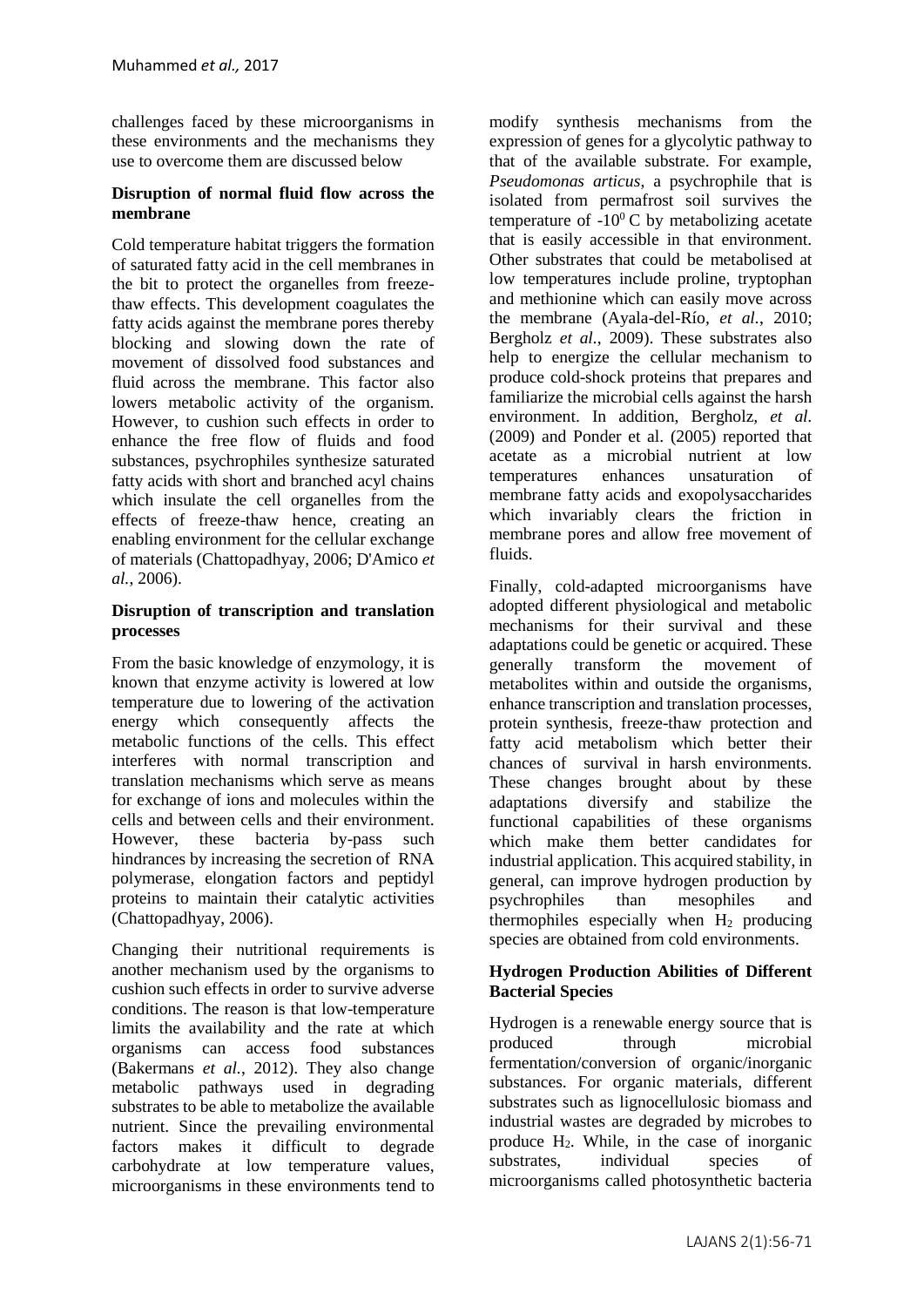convert the radiant energy from the sun to  $H_2$ [\(Nelson and Junge, 2015;](#page-13-5) [Rosales-Colunga](#page-14-5) *et al.*[, 2012\)](#page-14-5). This unique bacterial ability is catalysed by their possession of photosynthetic pigment (bacteriochlorophyll) in the cell membrane.

Hydrogen as a clean energy source can also be produced by other processes such as cracking of natural gas, oxidation of hydrocarbons and coal gasification. However, the fact that the microbial process of production is inexpensive and environmentally friendly makes it much more preferable to the expensive methods of production mentioned earlier [\(Seelert](#page-14-6) *et al.*, [2015\)](#page-14-6). In addition, the latter methods lead to production of water rather than  $CO<sub>2</sub>$  that has an adverse atmospheric impact [\(Alvarado-Cuevas](#page-10-11) *et al.*[, 2013\)](#page-10-11). Also, biological fermentation cleans up wastes from the environment thus converting waste to wealth [\(Ciranna](#page-11-11) *et al.*, [2014\)](#page-11-11). The high calories of energy (142kJor 61,000Btu/lb) generated from  $H_2$  obtained from these wastes makes them a better energy source than the one obtained from fossil fuel [\(Alvarado-Cuevas](#page-10-11)*, et al.*, 2013; Zhao*[, et al.](#page-15-0)*, [2011\)](#page-15-0).

Dark and photo-fermentation, as well as the combination of the two, are the main microbial processes that were used for the production of H<sup>2</sup> and better productivities with an average yield (50%) of the expected yields being obtained from them [\(Assawamongkholsiri and](#page-10-12)  [Reungsang, 2015;](#page-10-12) [Özgür and Peksel, 2013;](#page-13-4) Singh *et al.*[, 2010\)](#page-14-7). The difference in these processes is that dark-fermenters can only perform the process in the absence of light while photo-fermenters are more active in the process when light is available. The latter have dual advantage of conversion of both sunlight and organic substrates to  $H_2$  being an autotrophic organisms. The last method which combines the first two techniques was later introduced to further improve productivity.

The H<sub>2</sub> productivity of different bacterial have been investigated through research efforts to improve hydrogen production. The productivity of those bacteria is summarised in Table 2 below.

Table 2 shows different  $H_2$  producing bacterial species and their optimum temperatures as well as the yields and productivities. The psychrophile among the bacteria was isolated at  $4^{\circ}$  C and subjected to H<sub>2</sub> production at 25<sup>°</sup> C which shows that the only cold adaptive microbe among the  $H_2$  producing species is a facultative bacteria that can survive the two temperatures and can give the desired product at  $25^{\circ}$  C.

The bacteria were isolated from different temperature environments and have shown capabilities in degradation of various carbohydrate and nitrogen sources with better hydrogen yield but not close to the theoretical rate. Although,  $H_2$  productivity and yield of the psychrophile is low due to decrease substrate consumption rate of the bacteria and effects of metabolites, their facultative nature with a growth range between  $4-25$ <sup>0</sup> C proves their potential in H<sup>2</sup> productivity (Alvarado-Cuevas*, et al.* (2014).

Since psychrophiles are usually exposed to stress and other harsh environmental challenges, they acquire unique functional characteristics that place them on top of thermophiles and mesophiles as microorganism with high commercial potentials. This, in effect, has led to the development of significant research interest in their biocatalytic properties. In fact, it has been established that such practical advantages have given psychrophilic enzymes high thermal stability and adaptation to low temperature conditions that invariably confer on them better production capabilities than the other species. A typical example of such properties is evident in applications of psychrophilic enzyme in pharmaceutical industries for the production of potential drugs [\(Van Den Burg, 2003\)](#page-14-8). Zyconotide was the first drug for the treatment of a tumour, viral and inflammatory diseases. It was prepared from a secondary metabolite of cone snail obtained from marine water. However, marine psychrophiles have been reported to have multiple cold adaptive potentials with high productive properties that could be applied in solving the future environmental challenges [\(Muffler](#page-13-6) *et al.*, 2015).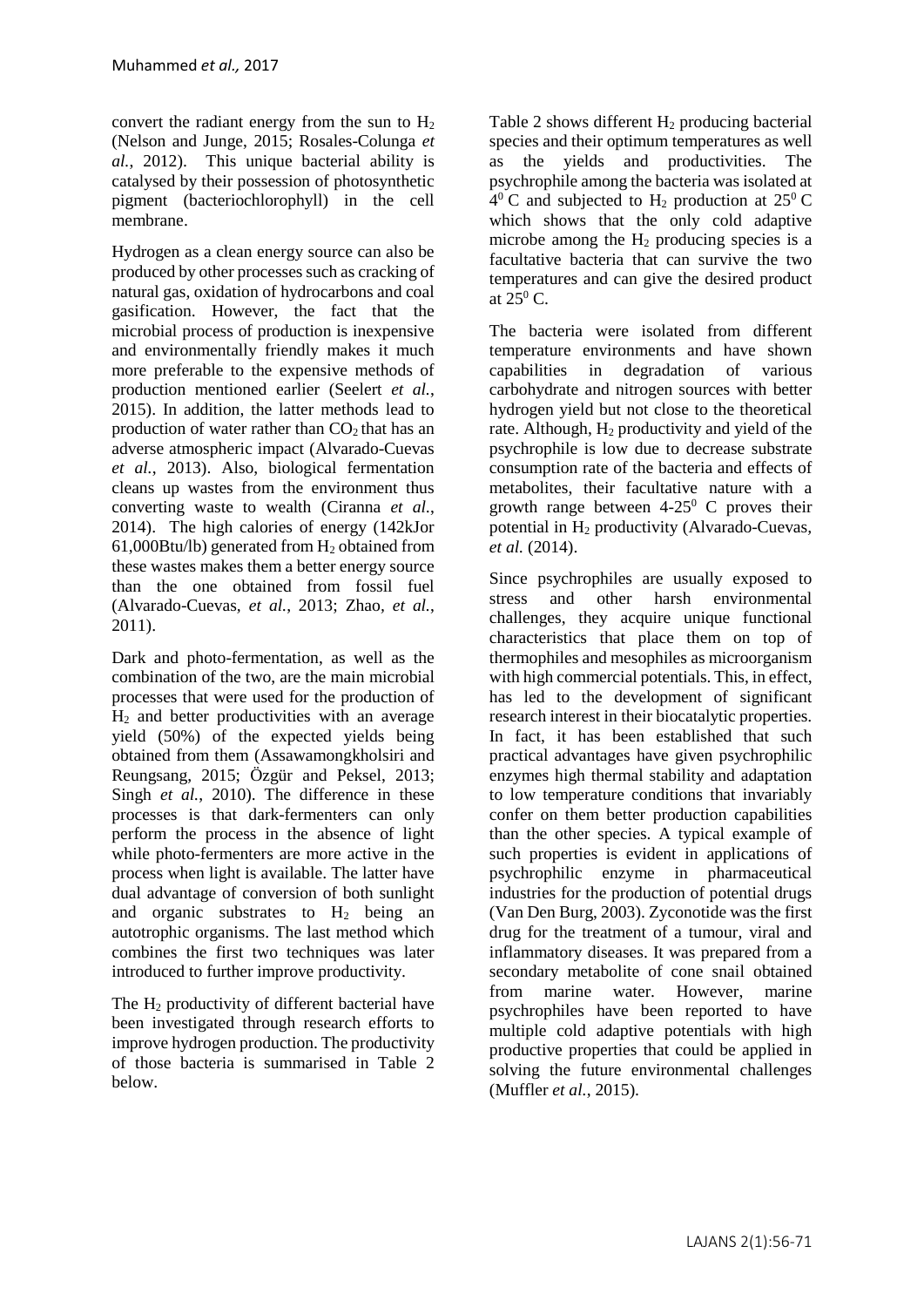| Bacteria                                                    | Type         | Temp.<br>${}^{0}C$ | Substrate                         | H <sub>2</sub> Yield/Productivity                                               | Reference                                            |
|-------------------------------------------------------------|--------------|--------------------|-----------------------------------|---------------------------------------------------------------------------------|------------------------------------------------------|
| Clostridium sp.                                             | Mesophile    | 37                 | Glucose                           | $2.61 \pm 0.1$ mol $H_2/3680 \pm ml/L/h$                                        | Patel<br>et<br>al.<br>(2015)                         |
| Rhodobacter sp.                                             | Mesophile    | 25                 | Malic acid                        | 3.88 mol H <sub>2</sub> /mol /1339 ml H <sub>2</sub> /l                         | Assawamongk<br>holsiri<br>and<br>Reungsang<br>(2015) |
| Rhodobacter<br>capsulatus                                   | Mesophile    | 37                 | Lactate                           |                                                                                 | Merugu et al.<br>(2010)                              |
| Clostridium<br>amygdalinum                                  | Halophile    |                    | xylan                             | 40 mmol $H_2/g$                                                                 | Jayasinghearac<br>hchi<br>et<br><u>al.</u><br>(2010) |
| Klebsiella<br>pneumoniea                                    | Mesophile    | 37                 | Glucose                           | 482 ml/l/h /2.07 mol/mol                                                        | Niu<br>et<br><u>al.</u><br>(2010)                    |
| Clostridium<br>ramosum                                      | Thermophile  | $37 - 55$          | Glucose                           | 1.8 and 1.0 mol $H_2$ /mol                                                      | (Puhakka et al.,<br>2012)                            |
| Thermoanaerob<br>acterium<br>thermosaccharo<br>lyticum      | Thermophile  | 60                 | Xylose                            | $2.09 \pm 0.02$ mol H <sub>2</sub> / mol /3020<br>$\pm$ 210mL H <sub>2</sub> /L | Khamtib<br>and<br>Reungsang<br>(2012)                |
| Clostridium sp                                              | Thermophile  | 43                 | Glucose                           | 269.3ml/H <sub>2</sub> /L /2727ml/L                                             | Cai<br>et<br>al.<br>(2013)                           |
| Rhodopseudomo<br>nas<br>pentothenatexig<br>ens              | Thermophile  | 40                 | Malic<br>$\&$<br>Glutamic<br>acid | 68.28%/92.22%                                                                   | Phankhamla et<br>al. (2014)                          |
| Janthinobacteri<br>um<br>agaricidamnosu<br>$\boldsymbol{m}$ | Psychrophile | $25*$              | Tryptophan                        | 1.57mol $H_2$ /mol/253.3ml                                                      | Alvarado-<br>Cuevas, et al.<br>(2014)                |
| Clostridium<br>butyricum                                    | Mesophile    | 37                 | Glucose $\&$<br>yeast<br>extract  | $2.67$ mol $H_2$ /mol/                                                          | Junghare et al.<br>(2012)                            |
| Clostridium sp                                              | Alkalophile  | 37                 | Glucose                           | 2.71 mol $H_2$ /mol/0.55Mm- $H_2$ /h                                            | Mei<br>et<br>al.<br>(2014)                           |
| Clostridium sp                                              | Alkalophile  | 37                 | Wheat<br>straw                    | $2.61 \pm 0.1$ mol H <sub>2</sub> /mol/3270 $\pm$<br>$100$ ml/L/h               | Patel,<br>al.<br>et<br>(2015)                        |

**Table 2. Hydrogen productivity of different bacteria isolated from various area**

There are differences in substrate preference between the dark and photo-fermenters. The dark fermenters mostly prefer complex carbohydrates such as cellulose, xylose and glucose. Their efficiency in the degradation of these complex sugars is reported by many researchers (Jiang *et al.*[, 2015;](#page-12-10) Mei *et al.*[, 2014;](#page-13-7) Patel*, et al.*[, 2015\)](#page-13-8). In most of these reports, the bacteria widen their substrates for  $H_2$ production ranging from such complex carbon containing substrates like wheat, palm oil sap, rice straw, corn stover to pulp/paper primary sludge [\(Moreau](#page-13-9) *et al.*, 2015; [Noparat](#page-13-10) *et al.*,

[2011;](#page-13-10) [Pérez-Rangel](#page-13-11) *et al.*, 2015; [Zhang](#page-14-10) *et al.*, [2015\)](#page-14-10). In terms of  $H_2$  productivity/ yield, 1973 Ml/cellulose/140.9 ml/g, 2727ml/L/269.3 mL  $H_2/L/h$  and 3020  $\pm$  210 mL  $H_2/L/3.95 \pm 0.20$ mmol H2/L/h were reported for *Clostridium beijerinckii* PS-3, *Clostridium sp* 6A-5 and *Thermoanaerobacterium* 

*thermosaccharolyticum* KKU19 respectively (Cai*[, et al.](#page-11-12)*, 2013; [Khamtib and Reungsang,](#page-12-11)  [2012;](#page-12-11) [Noparat](#page-13-10)*, et al.*, 2011). These figures show that the dark fermenters generally are good producers of H<sup>2</sup> with high yield although, their productivity is sometimes hindered by the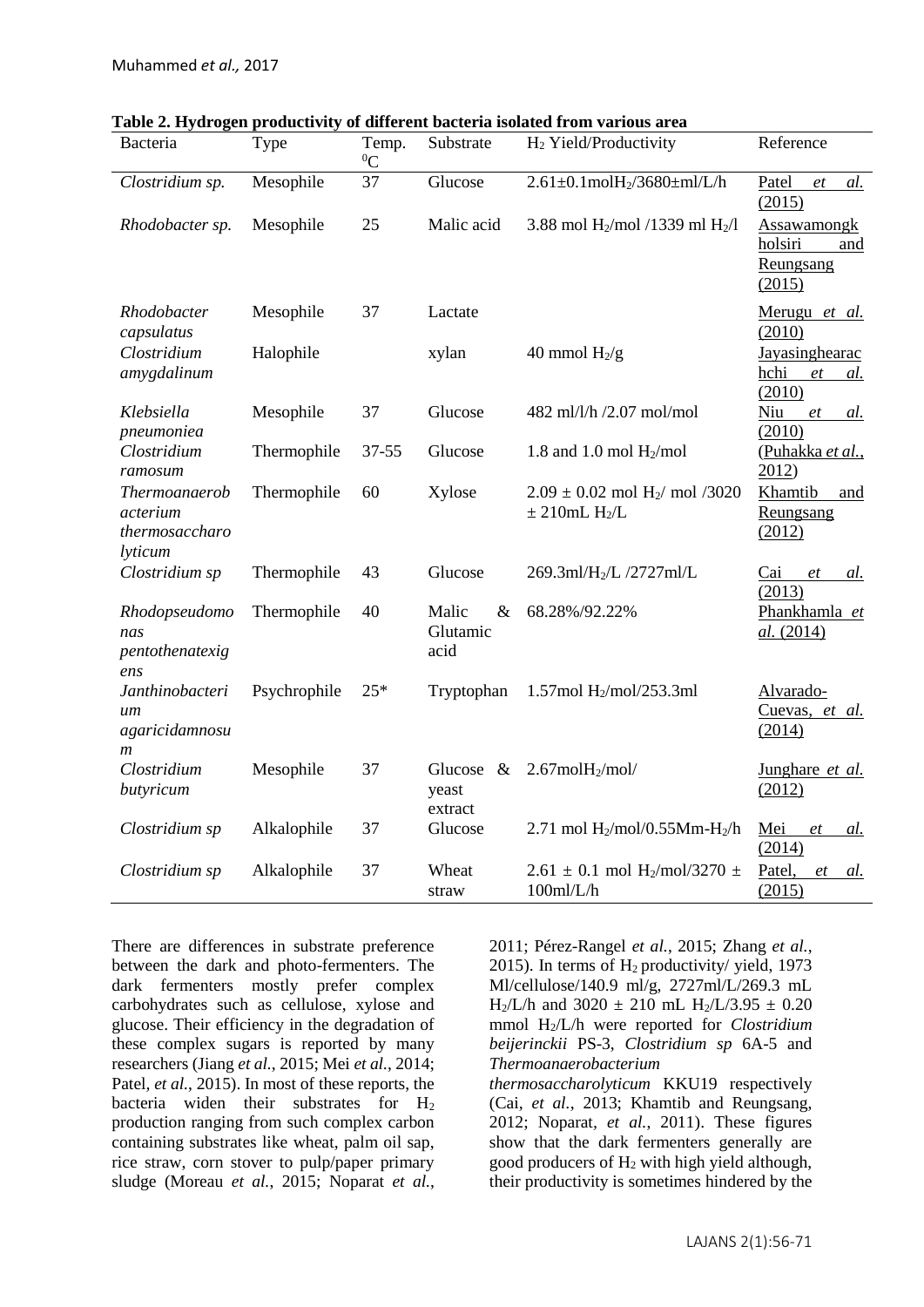metabolites they produce during the process. However, these metabolites happen to be the substrates that are preferred by photofermenters.

On the other hand, photo-fermenters prefer simple substrates like malate, acetate, glutamate and lactate. High tolerance to acidic medium also widens their scope of metabolic substrates to include olive mill waste water, leather industrial effluent and marine organic waste water [\(Cai and Wang, 2012;](#page-11-13) [Eroglu](#page-11-14) *et al.*, [2011;](#page-11-14) [Merugu](#page-13-12)*, et al.*, 2010). Such media were also reported to be rich in nitrogen and metals that support the growth of the bacteria species. The fermentative capabilities of photosynthetic bacteria in terms of degradation of acidic effluent and sludge suggest that they are more efficient than dark fermenters.

It has been observed that the  $H_2$  productivity of bacteria is at its best at late exponential and early stationary growth phases and this has led researchers to immobilize cells to extend these phases in order to improve hydrogen productivity (Junghare*[, et al.](#page-12-12)*, 2012; [Phankhamla](#page-14-11)*, et al.*, 2014). For instance, Liu *et al.* (2011) investigated immobilized cells of photosynthetic bacteria with the aim of improving  $H_2$  productivity. In their work, the cells of *Rhodopseudomonas feacalis* were immobilized and  $3.15$  mol H<sub>2</sub>/mol acetate was reported as the highest yield. This result proved that the technique can enhance  $H_2$  productivity especially when the factors such as pH, substrate and light were optimized.

In a similar work, Seelert*, et al.* (2015) investigated H<sup>2</sup> productivity of immobilized *Clostridium beijerinckii* and observed a reduction in the lag phase which reduced the initial static bacterial growth phase of familiarization and production of metabolic enzymes that led to increased exponential phase thus increasing the rate of production of hydrogen. However, the respective productivity and yield of 0.6 to 3.2 mmol/L/h and  $2.1 \pm 0.7$ mol H2/ mol glucose were small when compared to the 2.09 to 27.1 mmol/L/h obtained by [Rittmann and Herwig \(2012\)](#page-14-12). This was probably due to the inhibitory effects of ethanol and acetate that were produced as metabolic waste products.

The challenges associated with immobilization of cells is their inability to be recycled. The cells cannot be re-collected from the medium and re-used for another production. However, their production potentials can be improved by eliminating pathways for the production of other metabolites by genetic manipulation of the cells. It has also been observed that further research is required in terms of substrate uptake by immobilized cells and conversion efficiency to improve the  $H_2$  productivity of this technique [\(Seelert](#page-14-6)*, et al.*, 2015).

Frequent research into  $H_2$  production potential of bacteria has also unraveled the significance of hydrogenase and nitrogenase enzymes in substrates metabolism. Therefore, many research work have been carried out on these enzymes in order to increase their substrate degradation efficiency through genetic manipulation. Some of these research include that of Seol *et al.* (2014) that investigated the production efficiency of genetically altered *Escherichia coli* BW25113. This research work succeeded in knocking out the gene for NADPH which invariably transferred the metabolic mechanism of the bacteria to Entner-Doudoroff pathway thereby increasing the efficiency of pyruvate production. However, 1.03 mol/mol of glucose was reported as the  $H_2$ yield.

Similarly, the research work of [Trchounian and](#page-14-13)  [Trchounian \(2013\)\)](#page-14-13) examined the efficiency of hydrogenases in genetically altered *Escherichia coli* using mixed and single carbon sources as substrates at different pH values. Specific hydrogenase genes (Hyd-4 and Hyd-2) of the altered *E.coli* using glucose and glycerol as substrate showed  $H_2$  productivity at pH 5.5.

Finally, although the reviewed techniques aimed at the production of  $H_2$  by various microorganisms showed that productivity in one way or the other has been enhanced, the productivity is still not good enough to satisfy the growing population explosion, industrialization and advances in technology due to increased demand. Therefore, to augment and improve the production capability of thermophiles and mesophiles that are frequently investigated for  $H_2$  productivity and improve availability, identification, isolation, characterization and optimization of production parameters of psychrophilic  $H_2$  producing species from cold environments must be upheld by global research community. This, in no small measure, could bring positive changes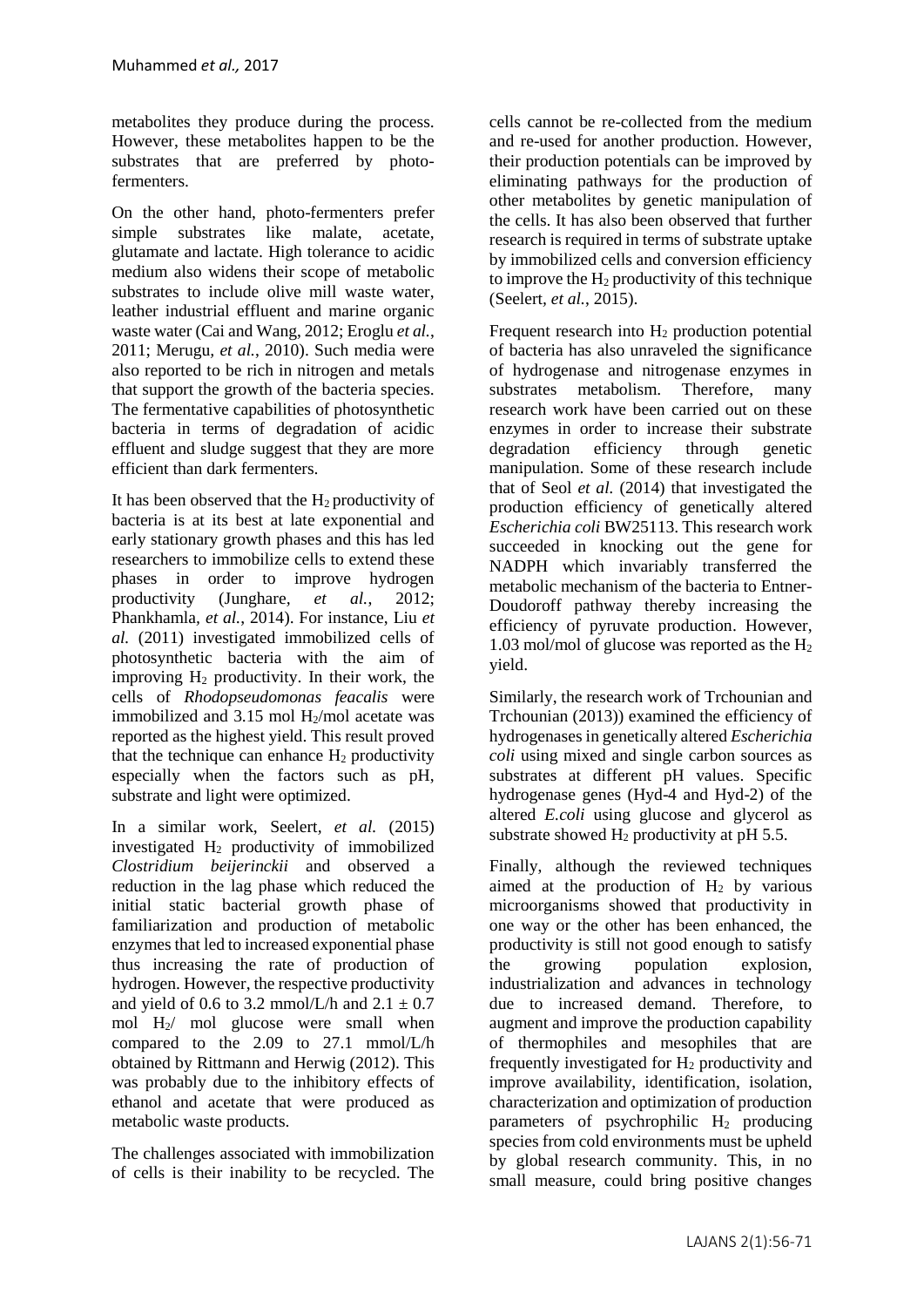into obtaining the quantity and quality of clean energy for the present and future global demand.

# **CONCLUSION**

The possibility of obtaining novel hydrogen producing bacteria from cold adapted environment was investigated in this review. Different bacteria species and their mechanisms of adaptation to harsh psychrophilic environment have been explored. The H<sup>2</sup> productivity of thermophiles and mesophilic bacteria using dark, photo, combine dark and photo and cell immobilization techniques have been investigated for quite long. But the bulk of available  $H_2$  comes from the hazardous fossil sources. The reason being that the  $H<sub>2</sub>$  yield of these bacteria still remains at 50 % of the theoretical or expected value. Therefore, investigation of novel  $H_2$  producing psychrophilic bacteria may boost the availability of this clean energy source due to acquired physiological and metabolic characteristics from their harsh environmental conditions. This can serve as a measure for controlling GHG emission and future climate change.

# **REFERENCES**

- <span id="page-10-2"></span>Abas, N., Kalair, A. and Khan, N. (2015). Review of Fossil Fuels and Future Energy Technologies. *Futures*.
- <span id="page-10-4"></span>Agbor, V., Zurzolo, F., Blunt, W., Dartiailh, C., Cicek, N., Sparling, R. and Levin, D. B. (2014). Single-step fermentation of agricultural hemp residues for hydrogen and ethanol production. *Biomass and Bioenergy*. 64, 62-69.
- <span id="page-10-11"></span>Alvarado-Cuevas, Z. D., Acevedo, L. G. O., Salas, J. T. O. and De León-Rodríguez, A. (2013). Nitrogen sources impact hydrogen production by Escherichia coli using cheese whey as substrate. *New biotechnology*. 30(6), 585-590.
- <span id="page-10-5"></span>Alvarado-Cuevas, Z. D., López-Hidalgo, A. M., Ordoñez, L. G., Oceguera-Contreras, E., Ornelas-Salas, J. T. and De León-Rodríguez, A. (2014). Biohydrogen production using psychrophilic bacteria isolated from Antarctica. *International Journal of Hydrogen Energy*.
- <span id="page-10-1"></span>Andres, R., Fielding, D., Marland, G., Boden, T., Kumar, N. and Kearney, A. (1999). Carbon dioxide emissions from fossil‐fuel use, 1751–1950. *Tellus B*. 51(4), 759-765.
- <span id="page-10-3"></span>Anselmo Filho, P. and Badr, O. (2004). Biomass resources for energy in North-Eastern Brazil. *Applied Energy*. 77(1), 51- 67.
- <span id="page-10-8"></span>Archer, S. D., McDonald, I. R., Herbold, C. W. and Cary, S. C. (2014). Characterisation of bacterioplankton communities in the meltwater ponds of Bratina Island, Victoria Land, Antarctica. *FEMS microbiology ecology*. 89(2), 451-464.
- <span id="page-10-12"></span>Assawamongkholsiri, T. and Reungsang, A. (2015). Photo-fermentational hydrogen production of Rhodobacter sp. KKU-PS1 isolated from an UASB reactor. *Electronic Journal of Biotechnology*. 18(3), 221-230.
- <span id="page-10-10"></span>Ayala-del-Río, H. L., Chain, P. S., Grzymski, J. J., Ponder, M. A., Ivanova, N., Bergholz, P. W., Di Bartolo, G., Hauser, L., Land, M. and Bakermans, C. (2010). The genome sequence of Psychrobacter arcticus 273-4. a psychroactive Siberian permafrost bacterium, reveals mechanisms for adaptation to low-temperature growth. *Applied and environmental microbiology*. 76(7), 2304-2312.
- <span id="page-10-6"></span>Bajerski, F. and Wagner, D. (2013). Bacterial succession in Antarctic soils of two glacier forefields on Larsemann Hills, East Antarctica. *FEMS microbiology ecology*. 85(1), 128-142.
- <span id="page-10-9"></span>Bakermans, C., Bergholz, P. W., Rodrigues, D. F., Vishnivetskaya, T. A., Ayala-del-Río, H. L. and Tiedje, J. M. (2012). Genomic and expression analyses of cold-adapted microorganisms. *Polar microbiology: life in a deep freeze*. 126-155.
- <span id="page-10-7"></span>Bakermans, C., Skidmore, M. L., Douglas, S. and McKay, C. P. (2014). Molecular characterization of bacteria from permafrost of the Taylor Valley, Antarctica. *FEMS microbiology ecology*. 89(2), 331-346.
- <span id="page-10-0"></span>Bastida, F., Hernández, T. and García, C. (2014). Metaproteomics of soils from semiarid environment: Functional and phylogenetic information obtained with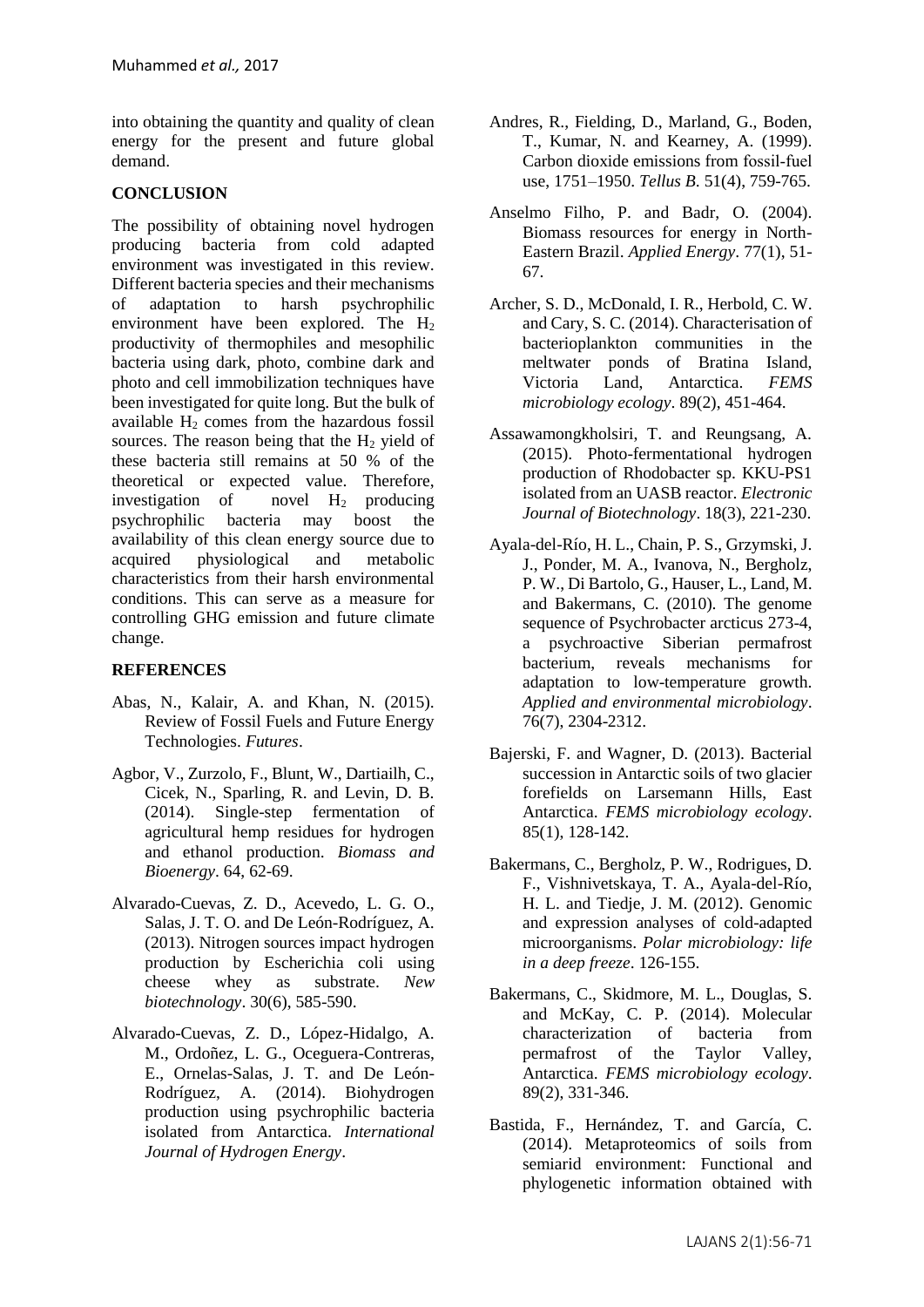different protein extraction methods. *Journal of proteomics*. 101, 31-42.

- <span id="page-11-10"></span>Bergholz, P. W., Bakermans, C. and Tiedje, J. M. (2009). Psychrobacter arcticus 273-4 uses resource efficiency and molecular motion adaptations for subzero temperature growth. *Journal of bacteriology*. 191(7), 2340-2352.
- <span id="page-11-2"></span>Bhadury, P. and Wright, P. C. (2004). Exploitation of marine algae: biogenic compounds for potential antifouling applications. *Planta*. 219(4), 561-578.
- Bottos, E. M., Woo, A. C., Zawar-Reza, P., Pointing, S. B. and Cary, S. C. (2014). Airborne bacterial populations above desert soils of the McMurdo Dry Valleys, Antarctica. *Microbial ecology*. 67(1), 120- 128.
- <span id="page-11-13"></span>Cai, J. and Wang, G. (2012). Hydrogen production by a marine photosynthetic bacterium, Rhodovulum sulfidophilum P5, isolated from a shrimp pond. *international journal of hydrogen energy*. 37(20), 15070-15080.
- <span id="page-11-12"></span>Cai, J., Wu, Q., Wang, G. and Deng, C. (2013). Fermentative hydrogen production by a new mesophilic bacterium Clostridium sp. 6A-5 isolated from the sludge of a sugar mill. *Renewable Energy*. 59, 202-209.
- <span id="page-11-4"></span>Capellán-Pérez, I., Mediavilla, M., de Castro, C., Carpintero, Ó. and Miguel, L. J. (2014). Fossil fuel depletion and socioeconomic scenarios: An integrated approach. *Energy*. 77, 641-666.
- <span id="page-11-8"></span>Chattopadhyay, M. (2006). Mechanism of bacterial adaptation to low temperature. *Journal of biosciences*. 31(1), 157-165.
- <span id="page-11-11"></span>Cheng, J., Lingkan, D., Ao, X., Richen, L., Yuyou, L., Junhu, Z. and Kefa, C. (2015). Hydrogen production using amino acids obtained by protein degradation in waste biomass by combine dark and photofermentation. *Bioresource Technology*. 179, 13 – 19.
- Ciranna, A., Ferrari, R., Santala, V. and Karp, M. (2014). Inhibitory effects of substrate and soluble end products on biohydrogen production of the alkalithermophile Caloramator celer: kinetic, metabolic and

transcription analyses. *International Journal of Hydrogen Energy*. 39(12), 6391-6401.

- <span id="page-11-1"></span>Cowan, D. A. and Tow, L. A. (2004). Endangered antarctic environments. *Annu. Rev. Microbiol.* 58, 649-690.
- <span id="page-11-9"></span>D'Amico, S., Collins, T., Marx, J. C., Feller, G. and Gerday, C. (2006). Psychrophilic microorganisms: challenges for life. *EMBO reports*. 7(4), 385-389.
- <span id="page-11-6"></span>Debowski, M., Ewa, K., Zofia, F., Marcin, Z. and Rafal, K. (2014). Possibility of hydrogen production during cheese whey fermentation process by different strains of spychrophilic bacteria. *International Journal of Hydrogen Energy*. 39, 1972 – 1978.
- De Maayer, P., Anderson, D., Cary, C. and Cowan, D. A. (2014). Some like it cold: understanding the survival strategies of psychrophiles. *EMBO reports*. 15(5), 508- 517.
- <span id="page-11-0"></span>Eastman, J. T. (2013). *Antarctic fish biology: evolution in a unique environment*. Academic Press.
- <span id="page-11-3"></span>EIA, U. (2013). Annual energy outlook 2013. *US Energy Information Administration, Washington, DC*.
- <span id="page-11-14"></span>Eroglu, E., Gunduz, U., Yucel, M. and Eroglu, I. (2011). Effect of iron and molybdenum addition on photofermentative hydrogen production from olive mill wastewater. *international journal of hydrogen energy*. 36(10), 5895-5903.
- Fan, J., Li, L., Han, J., Ming, H., Li, J., Na, G. and Chen, J. (2013). Diversity and structure of bacterial communities in Fildes Peninsula, King George Island. *Polar biology*. 36(10), 1385-1399.
- <span id="page-11-5"></span>Ganzert, L., Bajerski, F. and Wagner, D. (2014). Bacterial community composition and diversity of five different permafrostaffected soils of Northeast Greenland. *FEMS microbiology ecology*. 89(2), 426- 441.
- <span id="page-11-7"></span>Goodchild, A., Raftery, M., Saunders, N. F., Guilhaus, M. and Cavicchioli, R. (2004). Biology of the Cold Adapted Archaeon,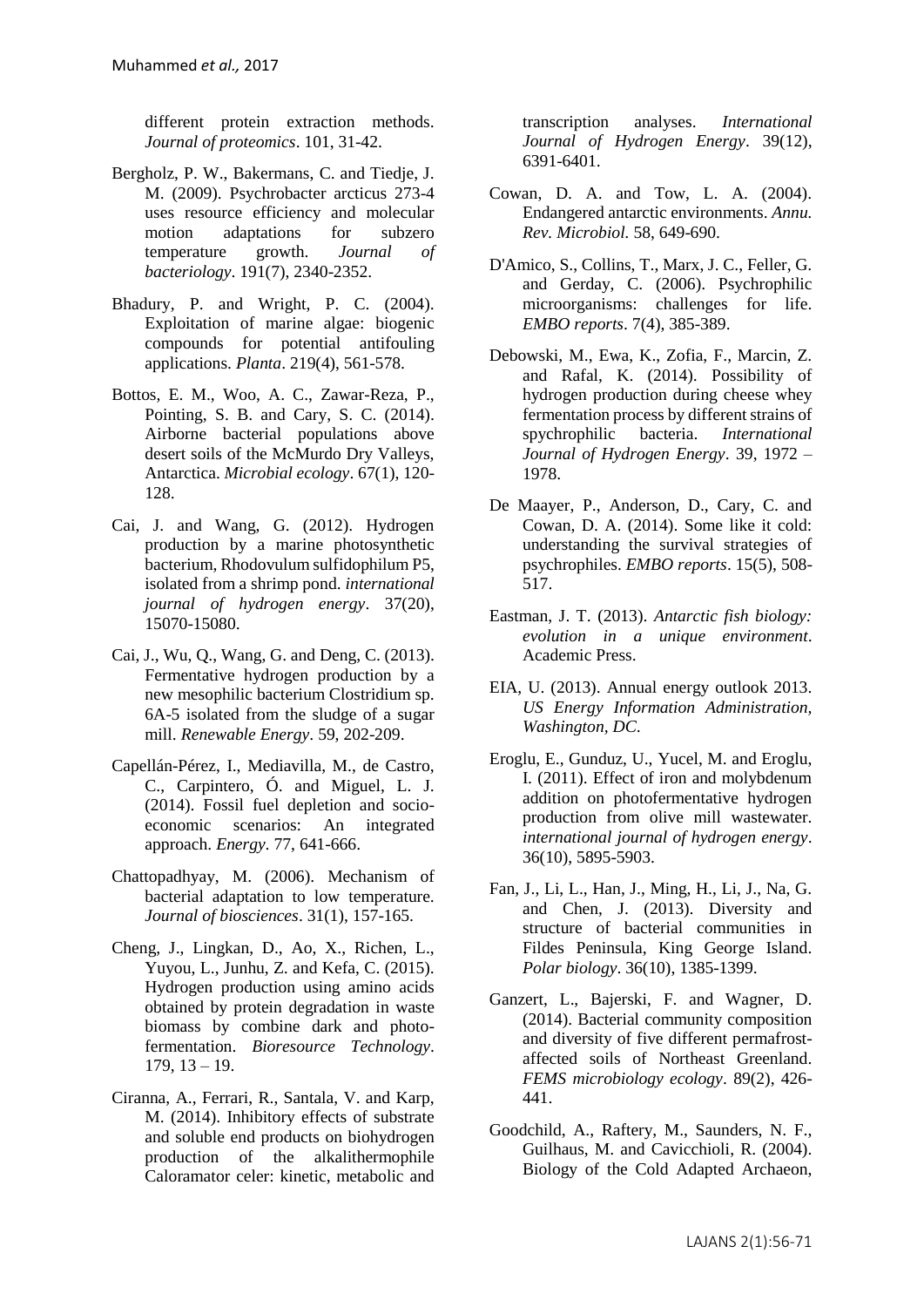Methanococcoides b urtonii Determined by Proteomics Using Liquid Chromatography-Tandem Mass Spectrometry. *Journal of proteome research*. 3(6), 1164-1176.

- <span id="page-12-6"></span>Greenstone, M. and Looney, A. (2011). A Strategy for America's Energy Future: Illuminating Energy's Full Costs. *The Hamilton Project, Washington, DC. [http://www.](http://www/) hamiltonproject. org/files/downloads\_and\_links/05\_ energy\_greenstone\_looney. pdf*.
- <span id="page-12-3"></span>Handelsman, J. (2004). Metagenomics: application of genomics to uncultured microorganisms. *Microbiology and molecular biology reviews*. 68(4), 669- 685.
- <span id="page-12-1"></span>HEBEL, I., GALLEGUILLOS, C., JAÑA, R. and DACASA-RÜDINGER, M. D. (2012). Conocimiento temprano de la vegetación en Antártica: Expandiendo la evidencia pasada y presente. *Revista chilena de historia natural*. 85(4), 409- 418.
- <span id="page-12-4"></span>Hentschel, U., Schmid, M., Wagner, M., Fieseler, L., Gernert, C. and Hacker, J. (2001). Isolation and phylogenetic analysis of bacteria with antimicrobial activities from the Mediterranean sponges Aplysina aerophoba and Aplysina cavernicola. *FEMS Microbiology Ecology*. 35(3), 305-312.
- <span id="page-12-0"></span>Herdendorf, C. E. (1990). *Distribution of the world's large lakes*. Springer.
- <span id="page-12-5"></span>Jamelske, E., Boulter, J., Jang, W., Barrett, J., Miller, L. and Han, W. L. (2015). Examining differences in public opinion on climate change between college students in China and the USA. *Journal of Environmental Studies and Sciences*. 1-12.
- <span id="page-12-8"></span>Jamieson, R., Heywood, J., Rogers, A., Billett, D. and Pearce, D. (2013). Bacterial biodiversity in deep-sea sediments from two regions of contrasting surface water productivity near the Crozet Islands, Southern Ocean. *Deep Sea Research Part I: Oceanographic Research Papers*. 75, 67-77.
- Jayasinghearachchi, H., Singh, S., Sarma, P. M., Aginihotri, A. and Lal, B. (2010).

Fermentative hydrogen production by new marine Clostridium amygdalinum strain C9 isolated from offshore crude oil pipeline. *International Journal of Hydrogen Energy*. 35(13), 6665-6673.

- <span id="page-12-10"></span>Jiang, H., Gadow, S. I., Tanaka, Y., Cheng, J. and Li, Y.-Y. (2015). Improved cellulose conversion to bio-hydrogen with thermophilic bacteria and characterization of microbial community in continuous bioreactor. *Biomass and Bioenergy*. 75, 57-64.
- <span id="page-12-12"></span>Junghare, M., Subudhi, S. and Lal, B. (2012). Improvement of hydrogen production under decreased partial pressure by newly isolated alkaline tolerant anaerobe, Clostridium butyricum TM-9A: Optimization of process parameters. *international journal of hydrogen energy*. 37(4), 3160-3168.
- <span id="page-12-11"></span>Karapinar, K. I. and Fikret, K. (2006). Biohydrogen production from waste materials. *Enzyme and Microbial Technology*. 38, 569 – 582.
- Khamtib, S. and Reungsang, A. (2012). Biohydrogen production from xylose by Thermoanaerobacterium thermosaccharolyticum KKU19 isolated from hot spring sediment. *international journal of hydrogen energy*. 37(17), 12219-12228.
- <span id="page-12-9"></span>Kirby, B. M., Barnard, D., Tuffin, I. M. and Cowan, D. A. (2011). Ecological Distribution of Microorganisms in Terrestrial, Psychrophilic Habitats *Extremophiles Handbook* (pp. 839- 863)Springer.
- <span id="page-12-7"></span>Kobayashi, J., Yoshimune, K., Komoriya, T. and Kohno, H. (2011). Efficient hydrogen production from acetate through isolated Rhodobacter sphaeroides. *Journal of bioscience and bioengineering*. 112(6), 602-605.
- <span id="page-12-2"></span>Lange, O. L. and Kappen, L. (1972). *Photosynthesis of lichens from Antarctica*. Wiley Online Library.
- Laocharoen, S. and Reungsang, A. (2014). Isolation, characterization and optimization of photo-hydrogen production conditions by newly isolated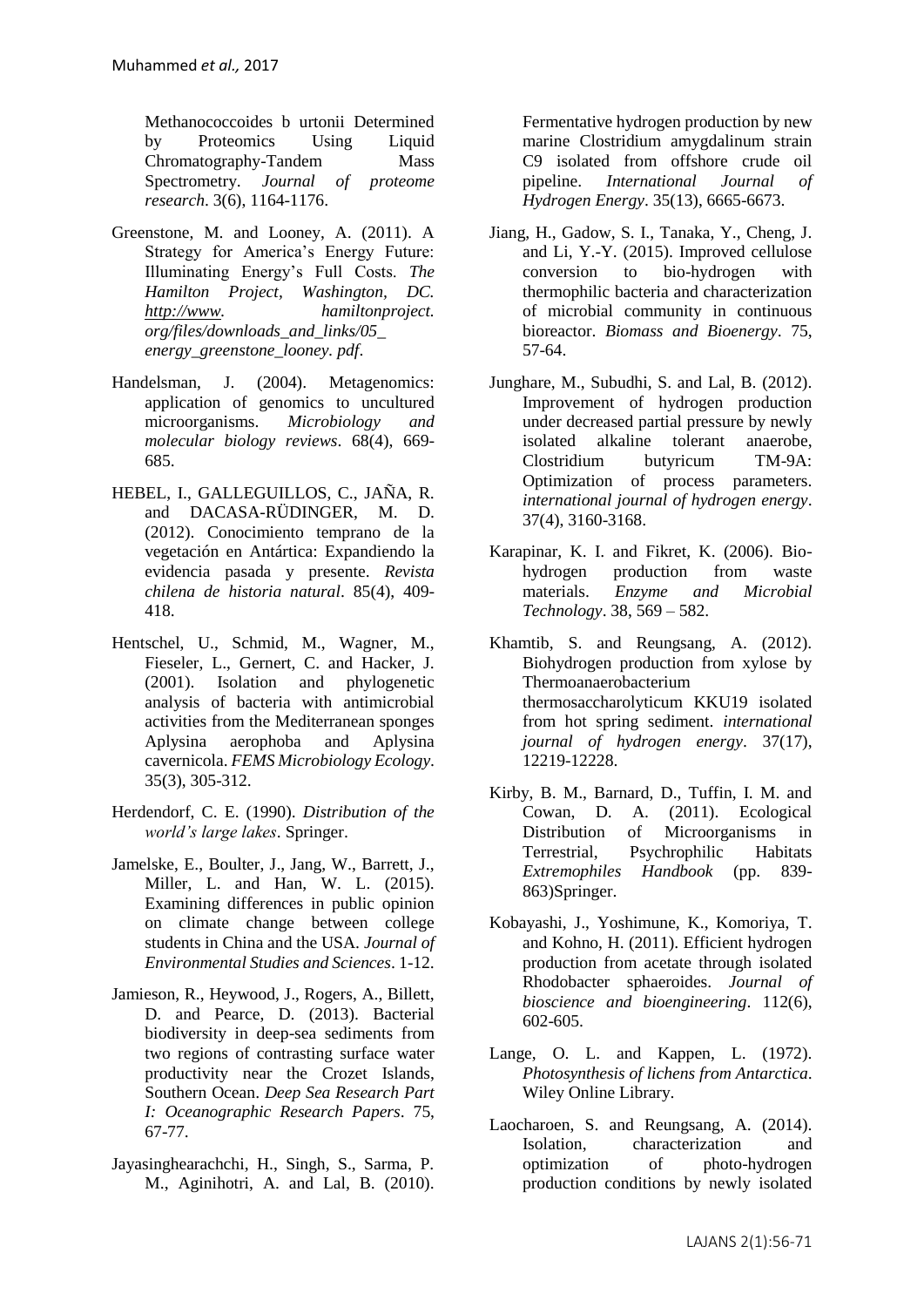Rhodobacter sphaeroides KKU-PS5. *International Journal of Hydrogen Energy*. 39(21), 10870-10882.

- Liu, B.-F., Xie, G.-J., Guo, W.-Q., Ding, J. and Ren, N.-Q. (2011). Optimization of photohydrogen production by immobilized Rhodopseudomonas faecalis RLD-53. *Natural Resources*. 2(01), 1.
- <span id="page-13-7"></span>Mei, N., Zergane, N., Postec, A., Erauso, G., Ollier, A., Payri, C., Pelletier, B., Fardeau, M.-L., Ollivier, B. and Quéméneur, M. (2014). Fermentative hydrogen production by a new alkaliphilic Clostridium sp.(strain PROH2) isolated from a shallow submarine hydrothermal chimney in Prony Bay, New Caledonia. *International Journal of Hydrogen Energy*. 39(34), 19465-19473.
- <span id="page-13-12"></span>Merugu, R., Girisham, S. and Reddy, S. (2010). Bioproduction of hydrogen by Rhodobacter capsulatus KU002 isolated from leather industry effluents. *International Journal of Hydrogen Energy*. 35(18), 9591-9597.
- <span id="page-13-1"></span>Montross, S., Skidmore, M., Christner, B., Samyn, D., Tison, J.-L., Lorrain, R., Doyle, S. and Fitzsimons, S. (2014). Debris-rich basal ice as a microbial habitat, Taylor Glacier, Antarctica. *Geomicrobiology Journal*. 31(1), 76-81.
- <span id="page-13-9"></span>Moreau, A., Montplaisir, D., Sparling, R. and Barnabé, S. (2015). Hydrogen, ethanol and cellulase production from pulp and paper primary sludge by fermentation with Clostridium thermocellum. *Biomass and Bioenergy*. 72, 256-262.
- <span id="page-13-6"></span>Muffler, K., Sana, B., Mukherjee, J. and Ulber, R. (2015). Marine Enzymes–Production & Applications *Hb25\_Springer Handbook of Marine Biotechnology* (pp. 413- 429)Springer.
- <span id="page-13-2"></span>Neelakanta, G. and Sultana, H. (2013). The use of metagenomic approaches to analyze changes in microbial communities. *Microbiology insights*. 6, 37.
- Neiderberger, T., Sohm, J., Gunderson, T., Parker, A., Tirindelli, J., Capone, D., Carpenter, E. and Cary, S. (2015). Microbial community composition of transiently wetted Antarctic Dry Valley

soils. *Name: Frontiers in Microbiology*. 6(9).

- <span id="page-13-5"></span>Nelson, N. and Junge, W. (2015). Structure and Energy Transfer in Photosystems of Oxygenic Photosynthesis. *Annual Review of Biochemistry*. 84(1).
- Niu, K., Zhang, X., Tan, W.-S. and Zhu, M.-L. (2010). Characteristics of fermentative hydrogen production with Klebsiella pneumoniae ECU-15 isolated from anaerobic sewage sludge. *international journal of hydrogen energy*. 35(1), 71-80.
- <span id="page-13-10"></span>Noparat, P., Prasertsan, P. and Sompong, O. (2011). Isolation and characterization of high hydrogen-producing strain Clostridium beijerinckii PS-3 from fermented oil palm sap. *international journal of hydrogen energy*. 36(21), 14086-14092.
- <span id="page-13-4"></span>Özgür, E. and Peksel, B. (2013). Biohydrogen production from barley straw hydrolysate through sequential dark and photofermentation. *Journal of Cleaner Production*. 52, 14-20.
- <span id="page-13-3"></span>Parfitt, J., Barthel, M. and Macnaughton, S. (2010). Food waste within food supply chains: quantification and potential for change to 2050. *Philosophical Transactions of the Royal Society B: Biological Sciences*. 365(1554), 3065- 3081.
- <span id="page-13-8"></span>Patel, A. K., Debroy, A., Sharma, S., Saini, R., Mathur, A., Gupta, R. and Tuli, D. K. (2015). Biohydrogen production from a novel alkalophilic isolate Clostridium sp. IODB-O3. *Bioresource technology*. 175, 291-297.
- <span id="page-13-11"></span>Pérez-Rangel, M., Quiroz-Figueroa, F. R., González-Castañeda, J. and Valdez-Vazquez, I. (2015). Microscopic analysis of wheat straw cell wall degradation by microbial consortia for hydrogen production. *International Journal of Hydrogen Energy*. 40(1), 151-160.
- <span id="page-13-0"></span>Petit, J.-R., Jouzel, J., Raynaud, D., Barkov, N. I., Barnola, J.-M., Basile, I., Bender, M., Chappellaz, J., Davis, M. and Delaygue, G. (1999). Climate and atmospheric history of the past 420,000 years from the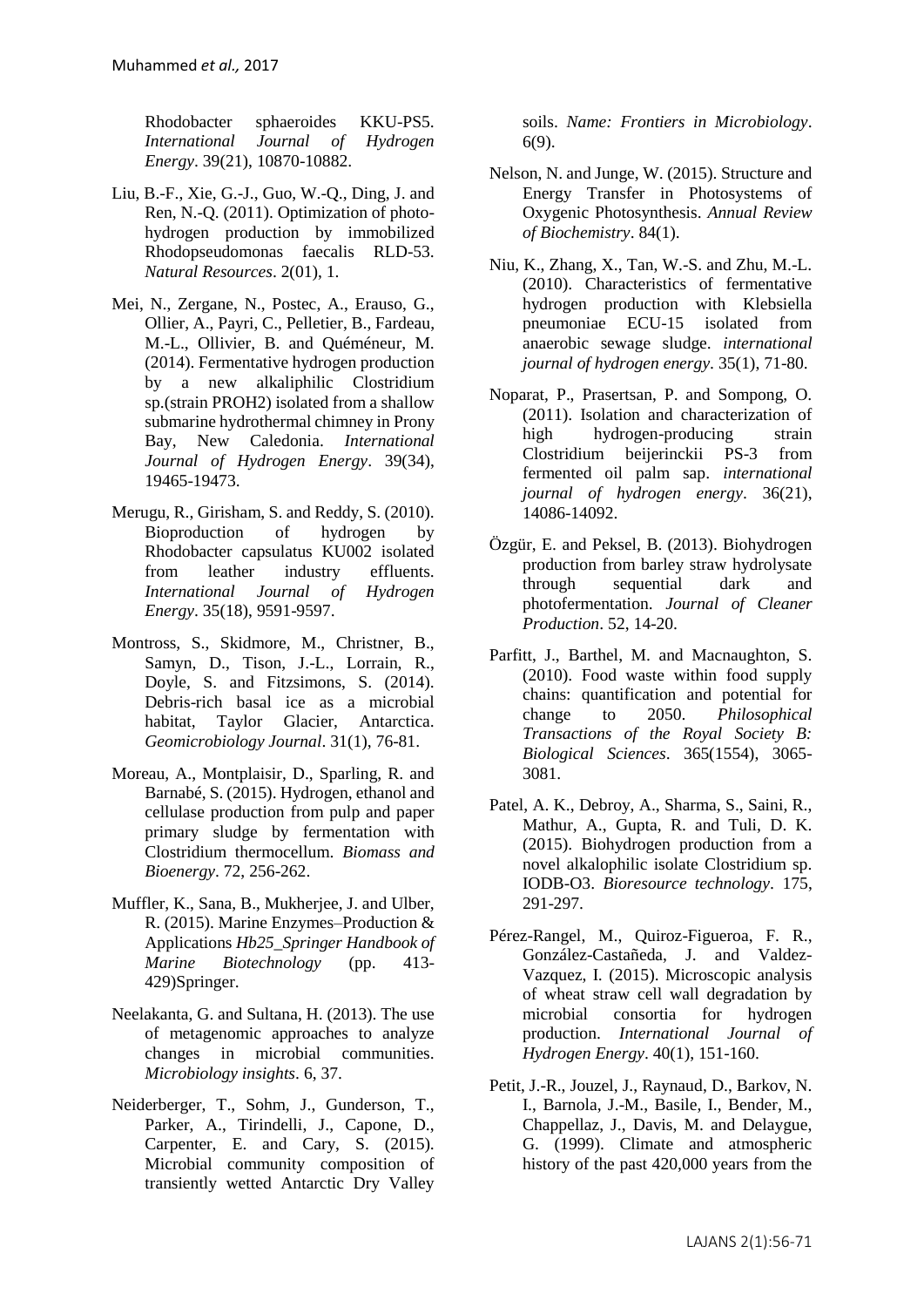Vostok ice core, Antarctica. *Nature*. 399(6735), 429-436.

- <span id="page-14-11"></span>Phankhamla, P., Sawaengkaew, J., Buasri, P. and Mahakhan, P. (2014). Biohydrogen production by a novel thermotolerant photosynthetic bacterium Rhodopseudomonas pentothenatexigens strain KKU-SN1/1. *international journal of hydrogen energy*. 39(28), 15424-15432.
- <span id="page-14-9"></span>Puhakka, J. A., Karadag, D. and Nissilä, M. E. (2012). Comparison of mesophilic and thermophilic anaerobic hydrogen production by hot spring enrichment culture. *international journal of hydrogen energy*. 37(21), 16453-16459.
- <span id="page-14-3"></span>Rai, P. K., Asthana, R. K. and Singh, S. P. (2014). Optimization of photo-hydrogen production based on cheese whey spent medium. *International Journal of Hydrogen Energy*. 39(14), 7597-7603.
- <span id="page-14-4"></span>Ratkowsky, D. A., Olley, J. and Ross, T. (2005). Unifying temperature effects on the growth rate of bacteria and the stability of globular proteins. *Journal of theoretical biology*. 233(3), 351-362.
- <span id="page-14-12"></span>Rittmann, S. and Herwig, C. (2012). A comprehensive and quantitative review of dark fermentative biohydrogen production. *Microb Cell Fact*. 11(1), 115.
- <span id="page-14-5"></span>Rosales-Colunga, L. M., Razo-Flores, E. and Rodríguez, A. D. L. (2012). Fermentation of lactose and its constituent sugars by Escherichia coli WDHL: impact on hydrogen production. *Bioresource technology*. 111, 180-184.
- <span id="page-14-6"></span>Seelert, T., Ghosh, D. and Yargeau, V. (2015). Improving biohydrogen production using Clostridium beijerinckii immobilized with magnetite nanoparticles. *Applied microbiology and biotechnology*. 99(9), 4107-4116.
- Seol, E., Ainala, S. K., Sekar, B. S. and Park, S. (2014). Metabolic engineering of Escherichia coli strains for co-production of hydrogen and ethanol from glucose. *International Journal of Hydrogen Energy*. 39(33), 19323-19330.
- <span id="page-14-7"></span>[Singh,](http://www.sciencedirect.com/science/article/pii/S1364032115006127) S. [Shikha J.](http://www.sciencedirect.com/science/article/pii/S1364032115006127), [Venkateswaran P.S.](http://www.sciencedirect.com/science/article/pii/S1364032115006127), [Avanish K.T.](http://www.sciencedirect.com/science/article/pii/S1364032115006127), [Mansa R.N.](http://www.sciencedirect.com/science/article/pii/S1364032115006127), [Jitendra K.P.](http://www.sciencedirect.com/science/article/pii/S1364032115006127)

and [Sanket G.](http://www.sciencedirect.com/science/article/pii/S1364032115006127) (2015). Hydrogen: A sustainable fuel for future of the transport sector. *[Renewable and Sustainable Energy](http://www.sciencedirect.com/science/journal/13640321)  [Reviews](http://www.sciencedirect.com/science/journal/13640321)*. 51, 623 – 633.

- Singh, S., Sudhakaran, A. K., Sarma, P. M., Subudhi, S., Mandal, A. K., Gandham, G. and Lal, B. (2010). Dark fermentative biohydrogen production by mesophilic bacterial consortia isolated from riverbed sediments. *international journal of hydrogen energy*. 35(19), 10645-10652.
- <span id="page-14-0"></span>Tedrow, J. and Ugolini, F. (1966). Antarctic soils. *Antarctic soils and soil forming processes*. 161-177.
- <span id="page-14-13"></span>Trchounian, K. and Trchounian, A. (2013). Escherichia coli hydrogenase 4 (hyf) and hydrogenase 2 (hyb) contribution in H 2 production during mixed carbon (glucose and glycerol) fermentation at pH 7.5 and pH 5.5. *International Journal of Hydrogen Energy*. 38(10), 3921-3929.
- <span id="page-14-2"></span>Tseng, C.-H. and Tang, S.-L. (2014). Marine microbial metagenomics: from individual to the environment. *International journal of molecular sciences*. 15(5), 8878-8892.
- <span id="page-14-8"></span>Van Den Burg, B. (2003). Extremophiles as a source for novel enzymes. *Current opinion in microbiology*. 6(3), 213-218.
- Vasileva-Tonkova, E., Romanovskaya, V., Gladka, G., Gouliamova, D., Tomova, I., Stoilova-Disheva, M. and Tashyrev, O. (2014). Ecophysiological properties of cultivable heterotrophic bacteria and yeasts dominating in phytocenoses of Galindez Island, maritime Antarctica. *World Journal of Microbiology and Biotechnology*. 30(4), 1387-1398.
- <span id="page-14-1"></span>Yergeau, E., Newsham, K. K., Pearce, D. A. and Kowalchuk, G. A. (2007). Patterns of bacterial diversity across a range of Antarctic terrestrial habitats. *Environmental microbiology*. 9(11), 2670- 2682.
- Zannoni, D. and De Philippis, R. (2014). *Microbial BioEnergy: Hydrogen Production*. Springer.
- <span id="page-14-10"></span>Zhang, K., Ren, N.-Q. and Wang, A.-J. (2015). Fermentative hydrogen production from corn stover hydrolyzate by two typical